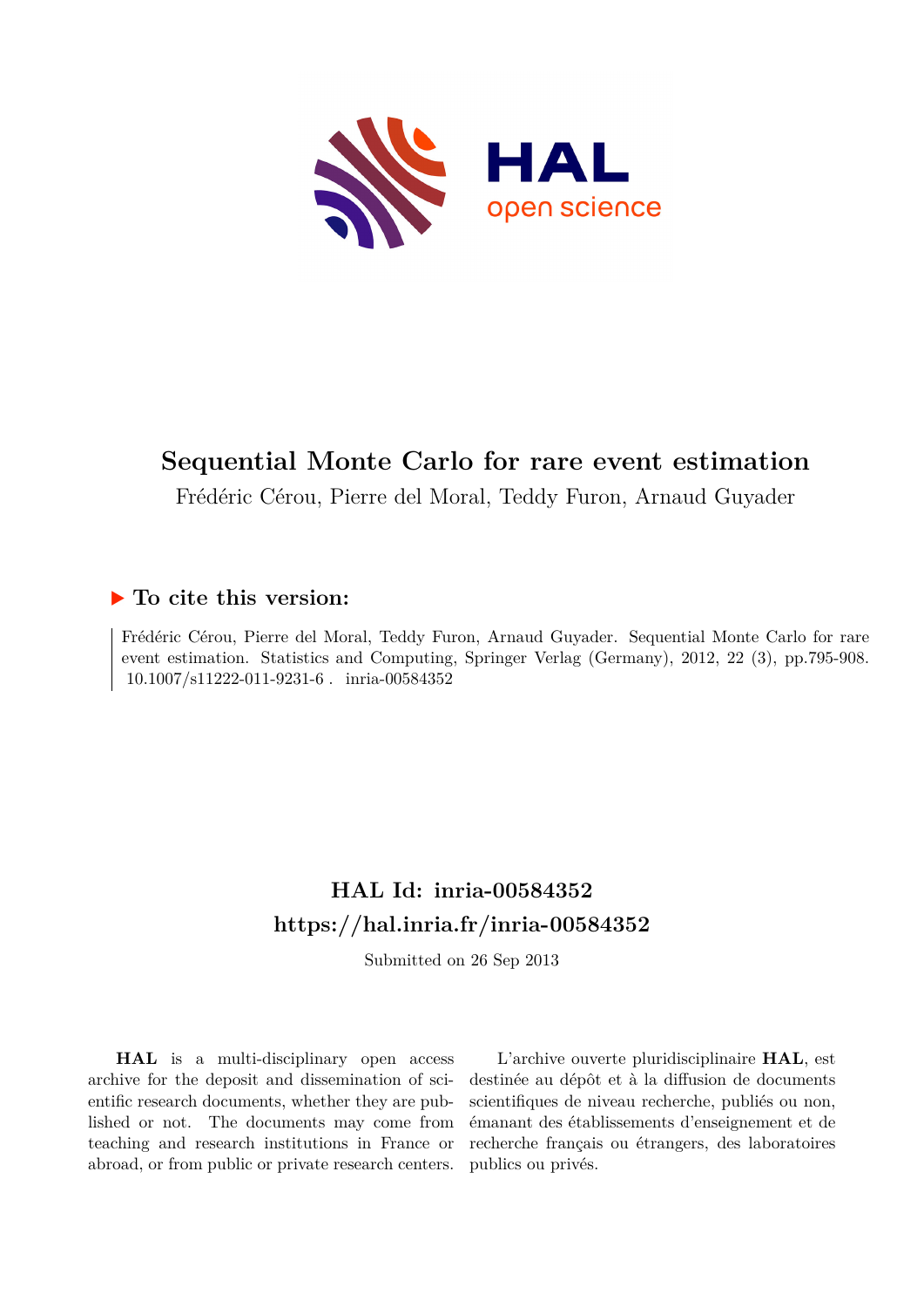# SEQUENTIAL MONTE CARLO FOR RARE EVENT ESTIMATION[∗](#page-1-0)

<span id="page-1-4"></span><span id="page-1-3"></span><span id="page-1-1"></span>BY FRÉDÉRIC CÉROU<sup>[‡](#page-1-1)</sup>, PIERRE DEL MORAL<sup>[†](#page-1-2),[§](#page-1-3)</sup>, TEDDY FURON<sup>[‡](#page-1-1)</sup>, AND ARNAUD GUYADER<sup>‡,[¶](#page-1-4)</sup>

*INRIA Rennes - Bretagne Atlantique*‡ *, INRIA Bordeaux Sud-Ouest*§ *and Université de Haute Bretagne* 

> This paper discusses a novel strategy for simulating rare events and an associated Monte Carlo estimation of tail probabilities. Our method uses a system of interacting particles and exploits a Feynman-Kac representation of that system to analyze their fluctuations. Our precise analysis of the variance of a standard multilevel splitting algorithm reveals an opportunity for improvement. This leads to a novel method that relies on adaptive levels and produces estimates with optimal variance.

> The motivation for this theoretical work comes from problems occurring in watermarking and fingerprinting of digital contents, which represents a new field of applications of rare event simulation techniques. Some numerical results show the performance of our technique for these practical applications.

1. Introduction. Monte Carlo approach is a common tool to estimate the expectation of any function of a random object when analytical or numerical methods are not available. However, if the function is non-zero on a set which has a very small probability, then the naive Monte Carlo method will return the estimate zero, unless the sample size is so large that it becomes intractable. Typically we want to estimate precisely and in a reasonable time the small probability, say  $10^{-9}$  or below, of an extreme event. A naive Monte Carlo method is impractical as it would require an excessively large sample. To circumvent this difficulty, *importance sampling* (see *e.g.* Bucklew [\[4](#page-29-0)]) changes the law of the simulated random objects, and reweighs the sample consequently. The difficulty is then to choose the appropriate change of probability in order to achieve a good estimate. This is not always obvious, especially when there is no large deviation result to consider.

*Importance splitting*, or *multilevel splitting*, is another approach that is well

<span id="page-1-0"></span><sup>∗</sup>This work was partially supported by the French Agence Nationale de la Recherche (ANR), project Nebbiano, number ANR-06-SETI-009.

<span id="page-1-2"></span><sup>&</sup>lt;sup>†</sup>Corresponding author. E-mail: Pierre.Del\_[Moral@inria.fr](mailto:Pierre.Del_Moral@inria.fr)

*AMS 2000 subject classifications:* Primary 65C05; secondary 65C35, 60F05, 62G30 *Keywords and phrases:* Sequential Monte Carlo Methods, Rare Event Analysis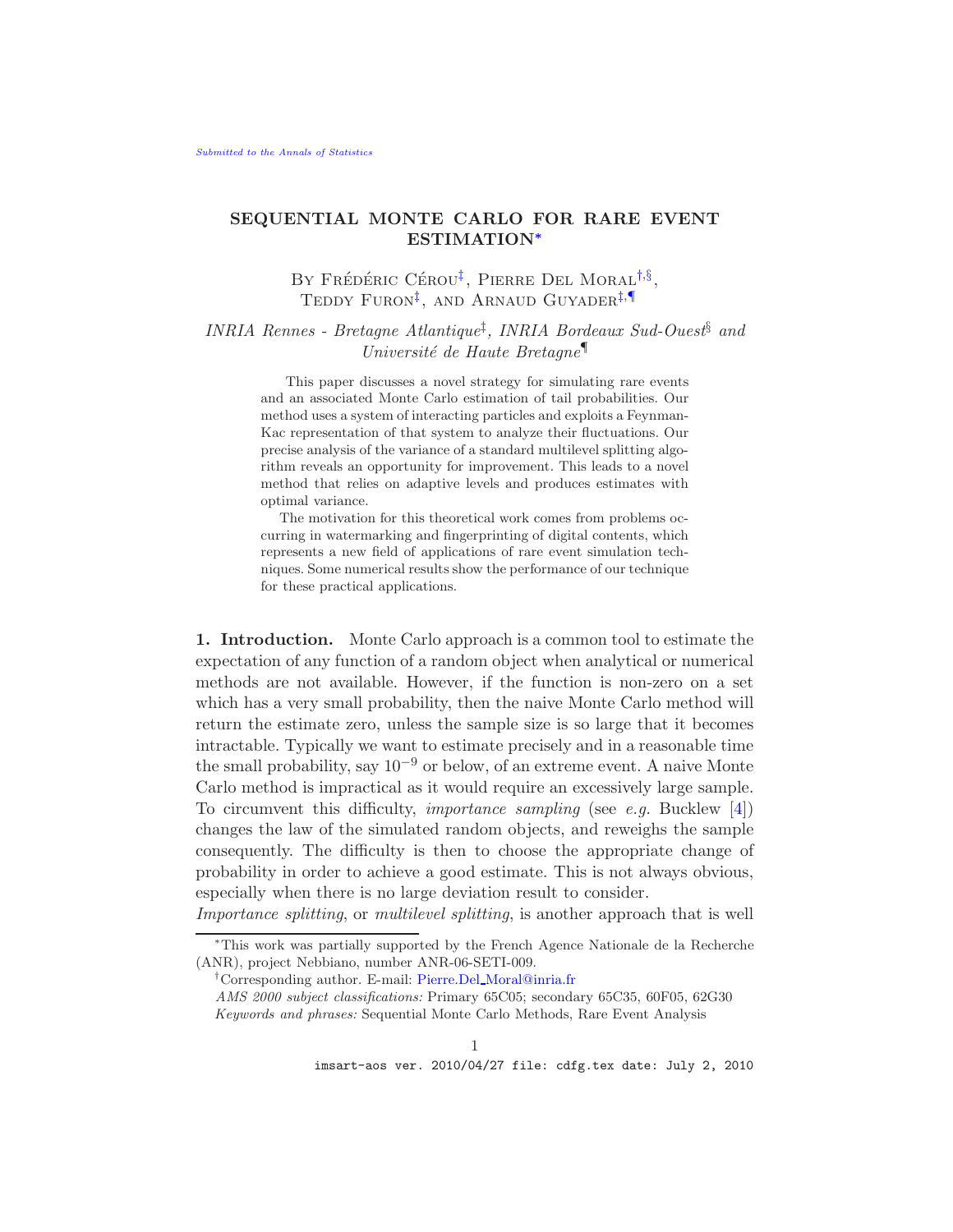adapted when the random object is a Markovian process. The basic idea is to reinforce trajectories that approach the targeted set by splitting (or branching) them and discarding the others. This very powerful approach in fact dates back to Kahn and Harris [\[17](#page-30-0)] and Rosenbluth and Rosenbluth [\[23](#page-30-1)]. We refer the reader to the paper by Glasserman *et al.* [\[14\]](#page-30-2) which contains a precise review on these methods as well as a detailed list of references. Recently, the connection between importance splitting for Markovian processes and particle methods for Feynman-Kac models has lead to some improvements and to a rigorous framework for mathematical analysis (see Del Moral [\[9](#page-29-1)]). Unlike previous works concerning rare event estimation and simulation, the present work deals with rare events for a *fixed* probability distribution. We are simply concerned here with events of the type  $\{X \in A\}$  for some random vector X, with  $p = \mathbb{P}(X \in A) = \mathbb{P}(\Phi(X) > L) \ll 1$ , where  $\Phi$  is a mapping from  $\mathbb{R}^d$  to  $\mathbb{R}$ , and where there is no dynamical model for X, *i.e.* X is not a process indexed by the time. In order to use the framework developed for Markov processes (see Cérou *et al.* [\[6\]](#page-29-2), Cérou and Guyader [\[7](#page-29-3)], Del Moral and Lezaud [\[11\]](#page-30-3)), we construct a family of Markov transition kernels  $M_k$ whose invariant measures are the successive laws of  $X$  restricted on smaller and smaller sets, the smallest being A. As usual when using a splitting technique in rare event simulation, we decompose the rare event in not so rare nested events, whose product of probabilities equals the probability of the rare event.

Del Moral *et al.* [\[10](#page-29-4)] and Johansen *et al.* [\[16](#page-30-4)] were first to use fixed-levels algorithms for static rare events. These articles were written in a different framework, and thus do not deal with the practical details of our precise setting. In the present article, we detail both a fixed and an adaptive multilevels algorithm, the adaptive one consisting in optimally placing the levels on the fly.

Recently and independently from the authors of the present work, Botev and Kroese [\[3\]](#page-29-5) proposed the same approach. These authors work on a similar algorithm, including the use of quantiles of the random variable  $\Phi(X)$ on the swarm of particles in order to estimate the next level. The main difference is their two stage procedure (like in Garvels [\[13](#page-30-5)]): they first run the algorithm just to compute the levels, and then they restart from the beginning with these proposed levels. Actually we prove that by computing the levels on the fly (within the same run as the one to compute the rare event probability), we only pay a small bias on the estimate. Note also that [\[3](#page-29-5)] does not address the general construction of the transition kernels  $M_k$ , since the authors only tackle examples where they can derive a Gibbs sampler at each step. This is mainly possible because their function  $\Phi$  is linear, which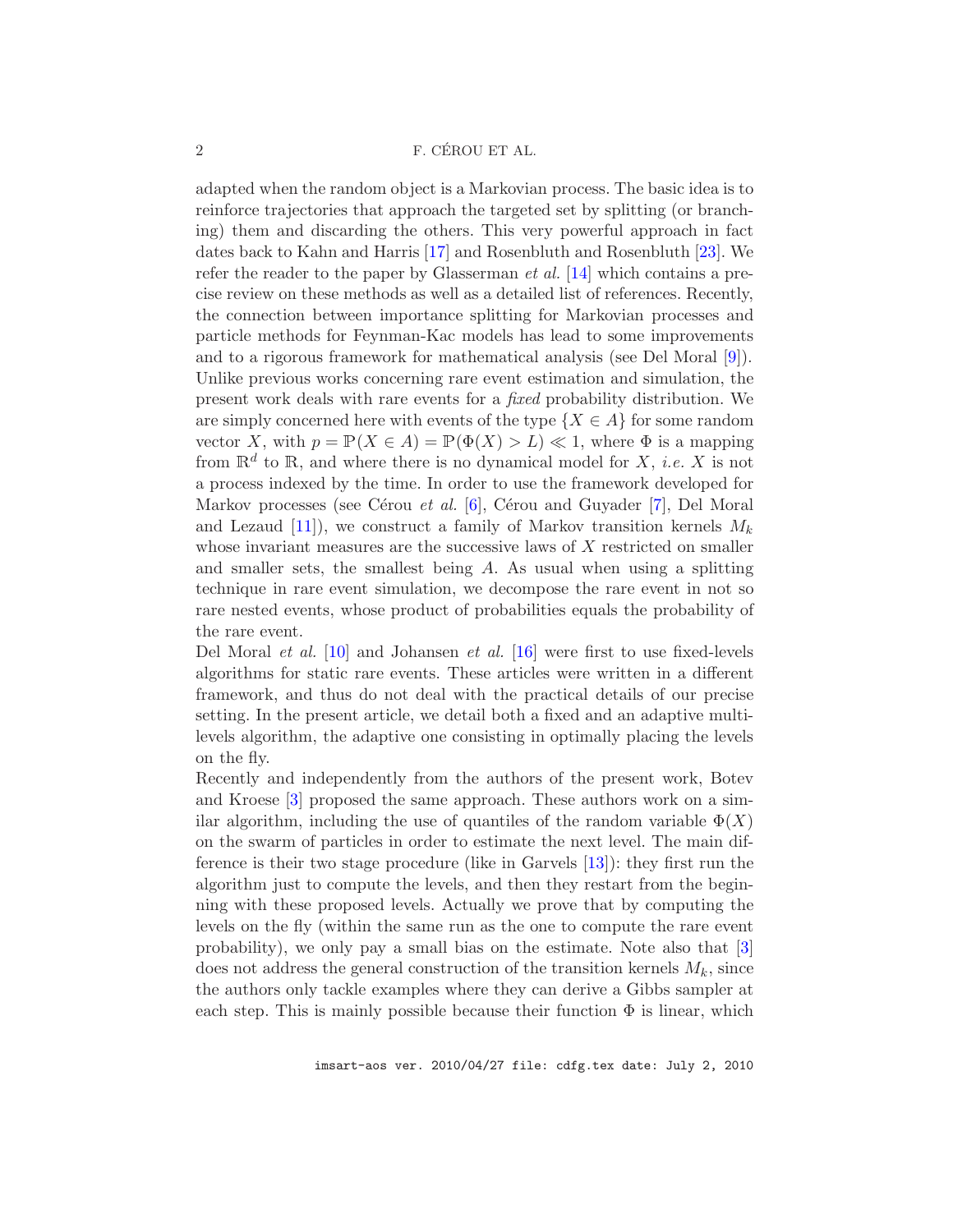is a severe restriction.

Another related approach is the recent work on combinatorial counting of Rubinstein [\[24\]](#page-30-6). This article deals with optimization and counting problems in which  $X$  has a uniform distribution over a discrete but very large state space. The author uses what he calls a cloning procedure, where the number of offsprings is fixed (*i.e.* the same for all the particles in the sample) but adaptive to keep the number roughly constant, while removing redundant particles after the MCMC step. This is a main difference since we use a resampling with replacement procedure. Finally, we would like to mention that these last two papers  $\left[\frac{3}{24}\right]$  have demonstrated the performance of their algorithms via an extensive simulation study, to which we now lay out the mathematical foundations.

The paper is organized as follows. Section 2 describes and analyses the fixedlevels algorithm. Section 3 provides and studies the adaptive levels version, which proves to be optimal in terms of asymptotic variance of the estimator. Section 4 deals with the tuning of the algorithm and especially the choice and the iteration of the transition kernel which is at the core of the method. Section 5 shows the relevance of our algorithm for watermarking and fingerprinting, which constitute a new application area of rare event simulation techniques. Finally, all the proofs are gathered in the appendix.

# <span id="page-3-0"></span>2. The fixed-levels method.

2.1. *Assumptions and ingredients.* We assume that X is a random element on  $\mathbb{R}^d$  for some  $d > 0$ , and denote by  $\mu$  its probability distribution on the underlying probability space  $(\Omega, \mathcal{F}, \mathbb{P})$ . We denote by A the rare set of interest, and we assume that  $A = \{x \in \mathbb{R}^d \text{ s.t. } \Phi(x) \ge L\}$  for some function  $\Phi: \mathbb{R}^d \mapsto \mathbb{R}$  and some real number L. We also assume that we know how to draw i.i.d. samples from  $\mu$ .

Our algorithm makes use of the following ingredients. An increasing sequence  $\{L_0, \ldots, L_n\}$  in  $\overline{\mathbb{R}}$ , with  $L_0 = -\infty$  and  $L_n = L$  defines a sequence of corresponding sets  $A_k = \{x \in \mathbb{R}^d, \ \Phi(x) \ge L_k\}.$  These sets are thus nested:  $\mathbb{R}^d = A_0 \supset A_1 \supset \cdots \supset A_n = A$ . We now need to choose the sequence  $\{L_0, \ldots, L_n\}$  in such a way that  $p_k = \mathbb{P}(X \in A_k | X \in A_{k-1})$  is not too small. For indices  $k > n$ , we assume that  $L_k = L_n$  and  $A_k = A_n$ . We also need to choose a Markov transition kernel K on  $\mathbb{R}^d$  which is  $\mu$ -symmetric, that is

$$
\forall (x, y) \in \mathbb{R}^d \times \mathbb{R}^d, \ \mu(dx)K(x, dy) = \mu(dy)K(y, dx).
$$

As a consequence,  $K$  has  $\mu$  as an invariant measure.

As we will see in the sequel, the choice of the  $L_k$ 's can be made adaptive and is thus not an issue. However, the choice of the kernel  $K$  is crucial. Even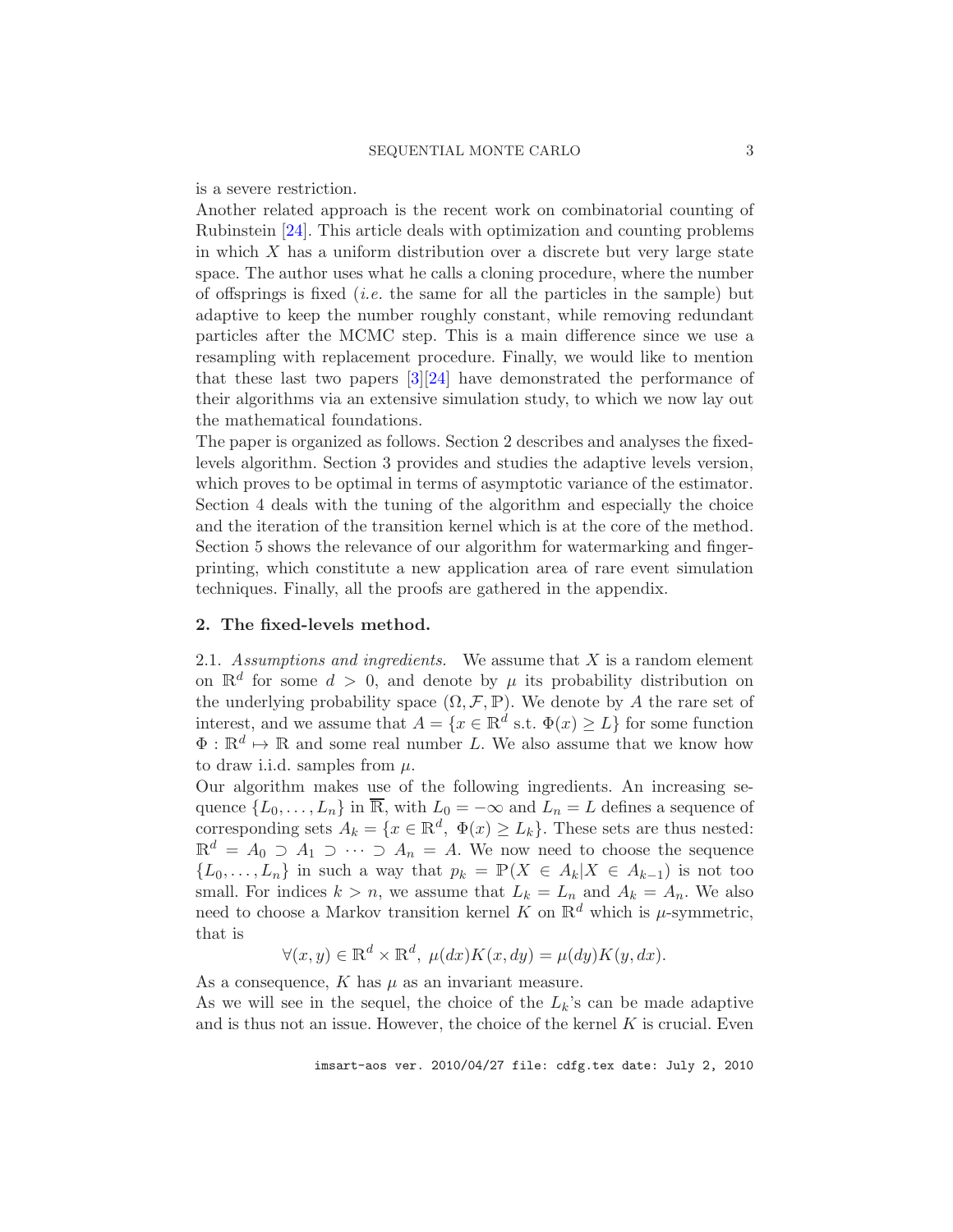if any  $\mu$ -symmetric kernel would eventually do the job, we need to carefully choose it to make the algorithm efficient as discussed in section [4.](#page-11-0)

Consider now a Markov chain  $(X_k)_{k>0}$  defined by:  $\mathcal{L}(X_0) = \mu$  and the inhomogeneous transitions kernels  $P(X_k \in dy | X_{k-1} = x) = M_k(x, dy)$ , with

$$
M_k(x,dy) = \mathbb{1}_{A_k^c}(x)\,\delta_x(dy) + \mathbb{1}_{A_k}(x)(K(x,dy)\mathbb{1}_{A_k}(y) + K(x,A_k^c)\,\delta_x(dy)).
$$

Moving a particle according to  $M_k$  is then twofold: firstly a new transition according to  $K$  is proposed, and secondly we accept this transition only if it stays in  $A_k$ , keeping the old position otherwise. For  $k \in \{0, \ldots, n\}$ , denote  $\mu_k(dx) = \frac{1}{\mu(A_k)} \mathbb{1}_{A_k}(x) \mu(dx)$  the normalized restriction of  $\mu$  on  $A_k$ . The following stationarity property holds for  $\mu$  and  $\mu_k$ .

<span id="page-4-1"></span>PROPOSITION 1. The measures  $\mu$  and  $\mu_k$  are both invariant by the transi*tion kernel*  $M_k$ .

From a general point of view, a Feynman-Kac representation for  $\mu_k$  is a formula of the form

$$
\mu_k(\varphi) = \frac{\mathbb{E}[\varphi(X_k) \prod_{m=0}^{k-1} G_m(X_m)]}{\mathbb{E}[\prod_{m=0}^{k-1} G_m(X_m)]},
$$

where the potentials  $G_m$  are positive functions, and  $(X_k)_{k>0}$  is a non homogeneous Markov chain with transitions  $M_k$ . If we know how to draw realizations of the Markov chain, then we can compute  $\mu_k(\varphi)$  with a Monte Carlo approach. But naive Monte Carlo is not efficient, because most of the realizations of the chain have small values for the product of the potentials. Anyway, in this form a much nicer Monte Carlo algorithm can be used. It mainly consists in keeping a cloud of particles  $(\xi_k^j)$  $\binom{n}{k}$ , with time  $0 \leq k \leq n$ and particle index  $1 \leq j \leq N$ . Then for each time step k, discard those with small potential  $G_k$ , and branch the others, with a rate proportional to  $G_k(\xi_k^j$  $\mathcal{L}_k^j$ ). Then apply the Markov transition  $M_k$  to all the surviving particles, and iterate on the time step.

This approach has given birth to a huge amount of literature, and is often referred to as *Sequential Importance Sampling (SIS)* or *Sequential Monte Carlo (SMC)*. See the monograph by Del Moral [\[9\]](#page-29-1) for a theoretical overview and Doucet *et al.* [\[12](#page-30-7)] for examples of applications. In our context, the Feynman-Kac representation for  $\mu_k$  has the following form.

<span id="page-4-0"></span>PROPOSITION 2. *For every test function*  $\varphi$ *, for*  $k \in \{0, \ldots, n\}$ *, the Feynman-Kac representation is as follows*

$$
\mu_k(\varphi) = \frac{\mathbb{E}[\varphi(X_k) \prod_{m=0}^{k-1} \mathbb{1}_{A_{m+1}}(X_m)]}{\mathbb{E}[\prod_{m=0}^{k-1} \mathbb{1}_{A_{m+1}}(X_m)]},
$$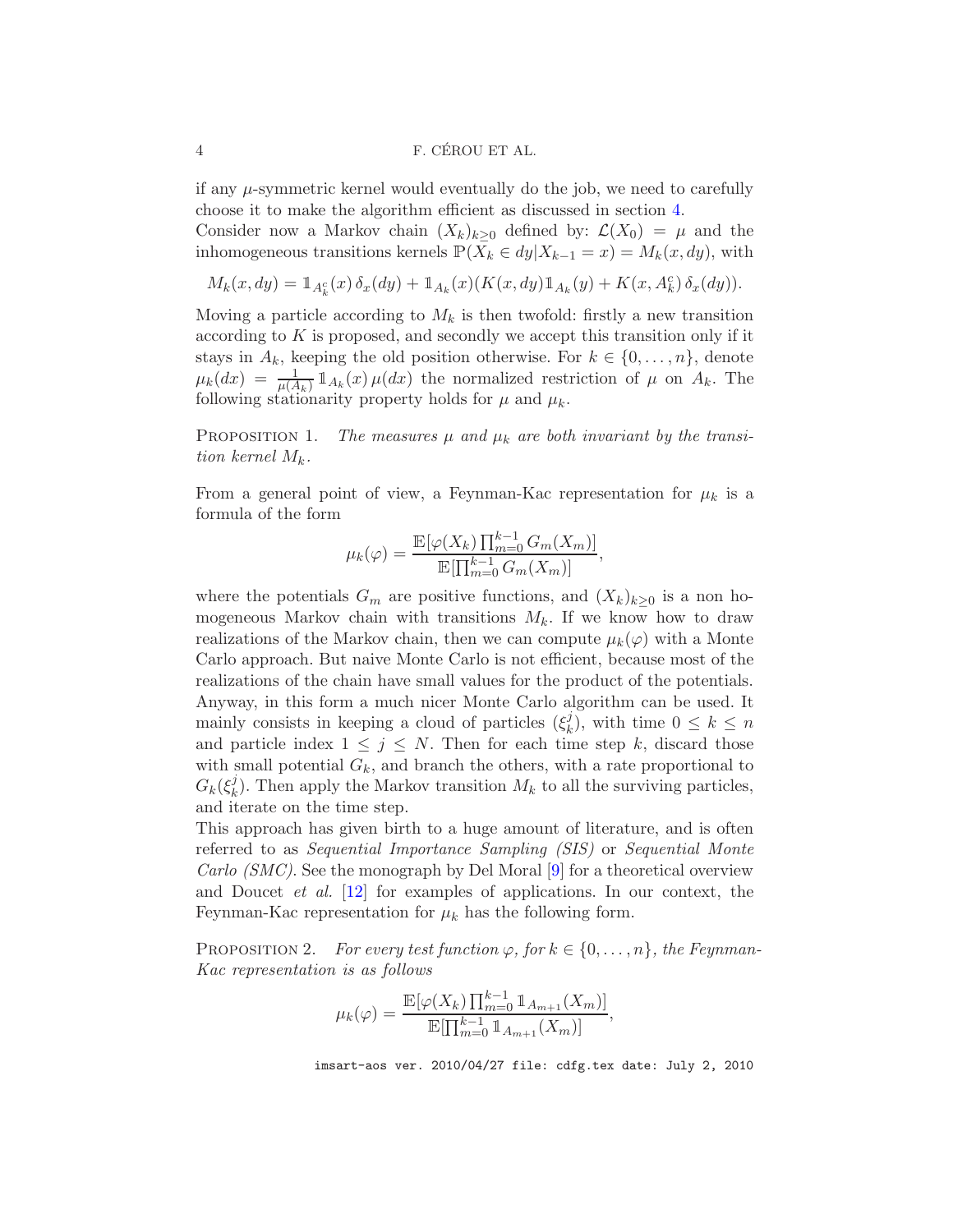*where*  $(X_k)_{k>0}$  *is a Markov chain given by the following conditions:*  $X_0 \sim \mu$ *and the inhomogeneous transition kernels*  $(M_k)_{k>1}$ .

2.2. *The fixed-levels algorithm.* Proposition [2](#page-4-0) shows that the framework of Feynman-Kac formulae does apply, and thus this grants access to the approximation of the associated measures using an interacting particle method as studied by Del Moral in  $[9]$ . Basically, at each iteration k, it consists in selecting the particles according to the potentials, here  $\mathbb{1}_{A_{k+1}}$ , and then in propagating the particles according to the transitions given by  $M_{k+1}$ .

The approximation of the rare event probability stems from the following obvious property

$$
p = \mathbb{P}(X \in A_n) = \prod_{k=0}^{n-1} \mathbb{P}(X \in A_{k+1} | X \in A_k) = \prod_{k=0}^{n-1} \mu_k(A_{k+1})
$$

and finally

$$
p = \prod_{k=0}^{n-1} \frac{\mathbb{E}[\mathbb{1}_{A_{k+1}}(X_k) \prod_{m=0}^{k-1} \mathbb{1}_{A_{m+1}}(X_m)]}{\mathbb{E}[\prod_{m=0}^{k-1} \mathbb{1}_{A_{m+1}}(X_m)]},
$$

where the last equality comes from Proposition [2.](#page-4-0) We approximate at each stage  $p_k = \mathbb{P}(X \in A_{k+1} | X \in A_k)$  by the proportion of the particles already in the next set, and the total probability is estimated as the product of those. This gives the algorithm 1.

*Algorithm 1.*

# Parameters

N the number of particles, the sequence  $\{L_0, \ldots, L_n\}$  of levels.

# Initialization

Draw an i.i.d. *N*-sample  $(\xi_0^j)$  $\omega_0^j|_{1 \leq j \leq N}$ , of the law  $\mu$ .

#### Iterations

for  $k = 0$  to  $n - 1$  /\* level number \*/ Let  $I_k = \{j : \xi_k^j \in A_{k+1}\}.$ Let  $\hat{p}_k = \frac{|I_k|}{N}$  $\frac{I_k|}{N}$ . for  $j = 1$  to N /\* particle index \*/ Let  $\tilde{\xi}_{k+1}^j$  be a copy of  $\xi_k^{\ell}$  where  $\ell$  is chosen randomly in  $I_k$ with uniform probabilities. Draw a new particle  $\hat{\xi}_{k+1}^j \sim K(\tilde{\xi}_{k+1}^j)$ .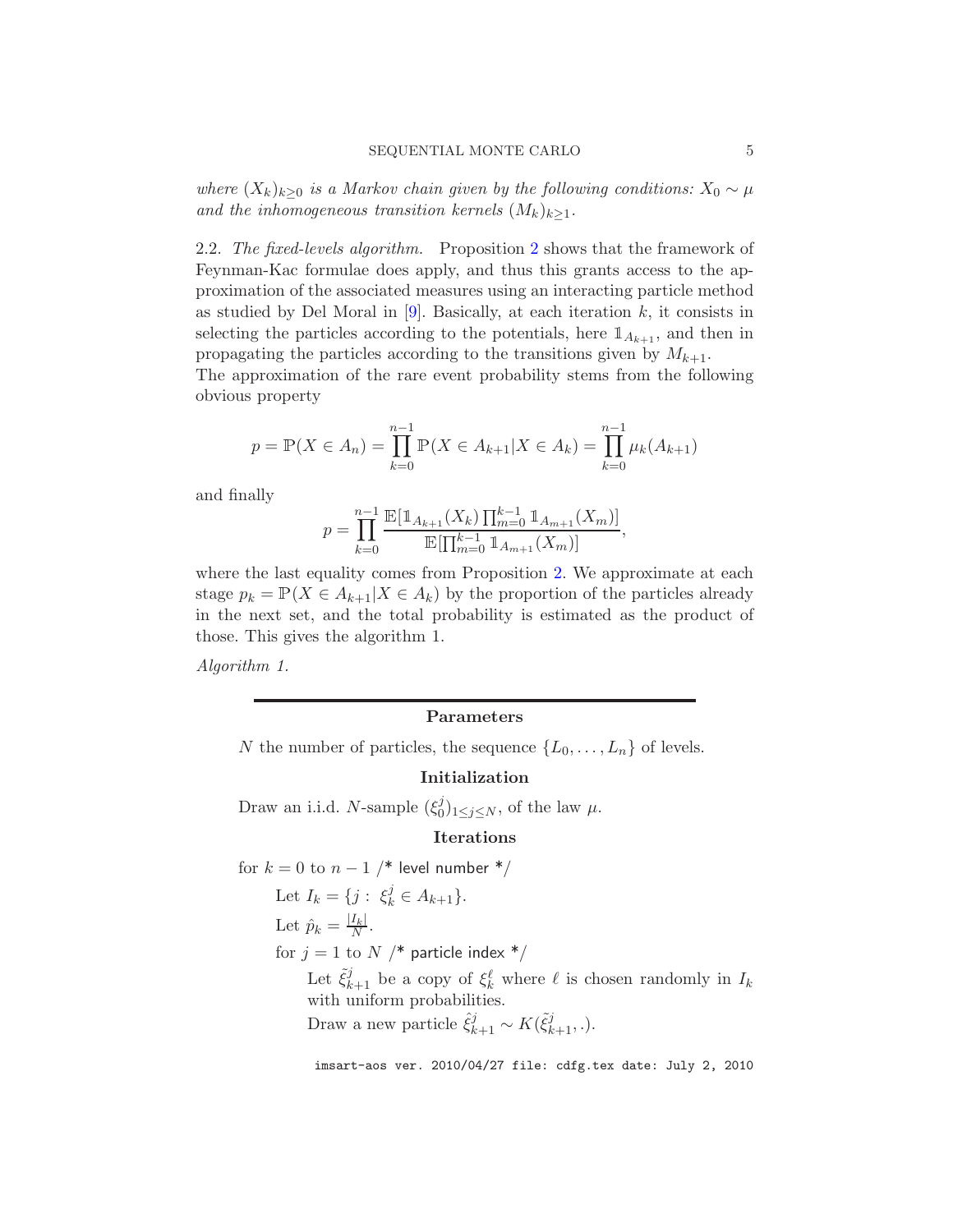If  $\hat{\xi}_{k+1}^j \in A_{k+1}$  then let  $\xi_{k+1}^j = \hat{\xi}_{k+1}^j$ , and  $\xi_{k+1}^j = \tilde{\xi}_{k+1}^j$  otherwise.

endfor

endfor

# Output

Estimate the probability of the rare event by  $\hat{p} =$ n−1<br>∏  $k=0$  $\hat{p}_k.$ 

The last set of particles is a (non independent) sample that provides a good approximation of the law  $\mu_n$  of the rare event.

<span id="page-6-1"></span>2.3. *Fluctuations analysis.* Del Moral has extensively studied in a very general context the asymptotic behavior of the interacting particle model as the number  $N$  of particles goes to infinity [\[9\]](#page-29-1). For example, it is well known that the estimate  $\hat{p}$  is unbiased. The next proposition presents a precise fluctuation result in our context of rare event analysis.

<span id="page-6-0"></span>PROPOSITION 3. Let  $\hat{p}$  denote the estimate given by the fixed-levels algo*rithm, then*

$$
\sqrt{N} \, \frac{\hat{p} - p}{p} \xrightarrow[N \to +\infty]{\mathcal{D}} \mathcal{N}(0, \sigma^2),
$$

*with*

$$
\sigma^2 = \sum_{k=0}^{n-1} \frac{1-p_k}{p_k} + \sum_{\substack{n=1 \ k \equiv 0}}^{n-1} \frac{1}{p_k} \mathbb{E} \left[ \left( \frac{\mathbb{P}(X_{n-1} \in A_n | X_k)}{\mathbb{P}(X_{n-1} \in A_n | X_{k-1} \in A_k)} - 1 \right)^2 \middle| X_{k-1} \in A_k \right].
$$

The samples are not independent due to the splitting of successful particles. In fact the variance is lower bounded

$$
\sigma^2 \ge \sum_{k=0}^{n-1} \frac{1-p_k}{p_k},
$$

with equality if and only if for all  $k = 0, \ldots, n-1$  and knowing that  $X_{k-1} \in$  $A_k$ , one has

$$
\mathbb{P}(X_{n-1}\in A_n|X_k)\perp X_k.
$$

This means that equality holds if, between step k and step  $n-1$ , the algorithm forgets the initial position  $X_k$ . In order to reach this goal, a possible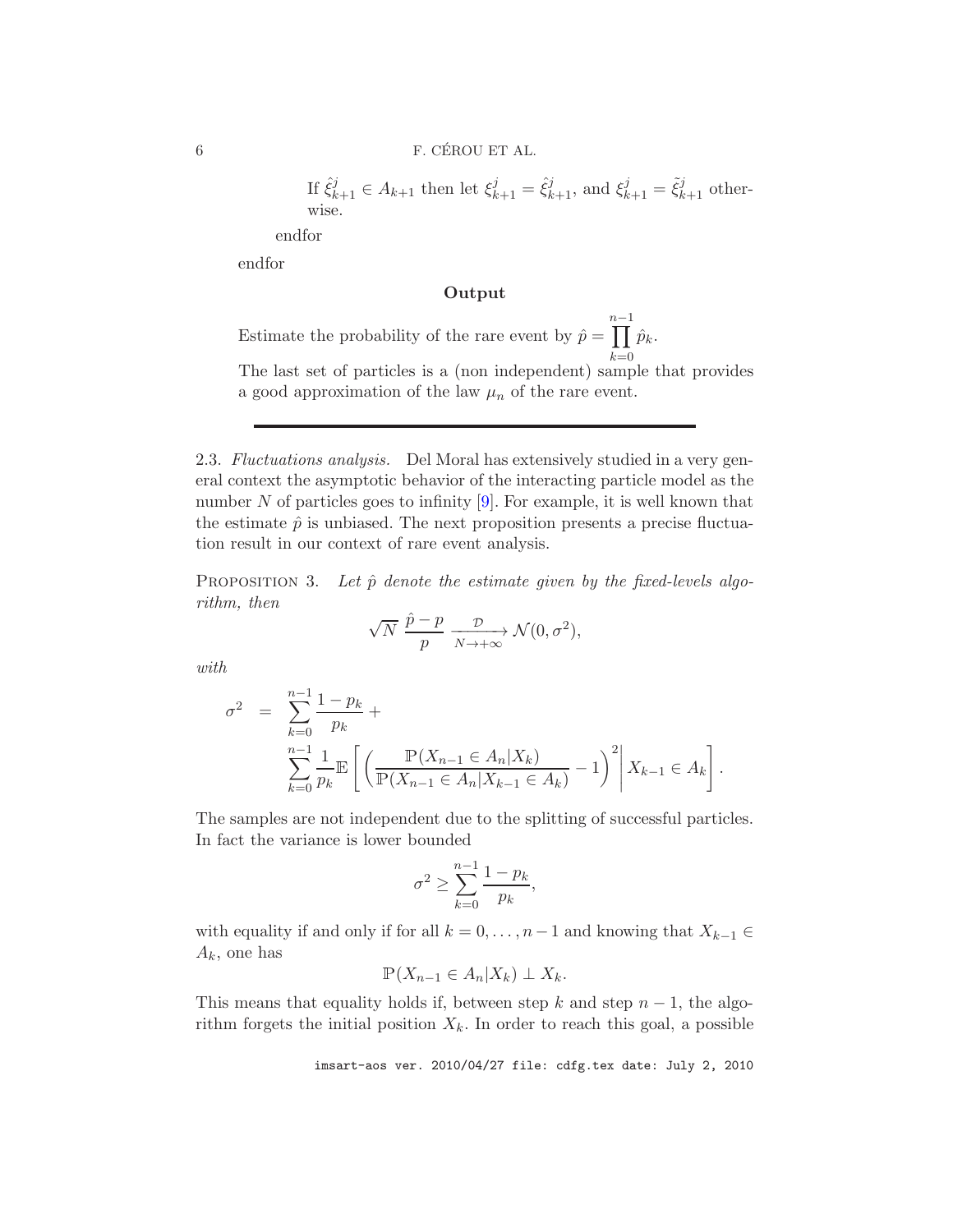route is to begin step k by applying an infinite number of times (and not only one time as is the case in Algorithm 1) the transition kernel  $M_k$  with stationary distribution  $\mu_k = \mathcal{L}(X|X \in A_k)$ . We will discuss this point in details in section [4.](#page-11-0)

Anyway, from now on, we *assume* that at each step k it is possible to draw an i.i.d. sample of the law of X conditionally on the event  $\{X \in A_k\}$  $\{\Phi(X) > L_k\}.$  Then the relative variance of the estimator reduces to:

$$
\sigma^2 = \sum_{k=0}^{n-1} \frac{1 - p_k}{p_k}.
$$

Thus, for a fixed value of  $p$  and a fixed number  $n$  of levels, this asymptotic variance would be minimal if  $p_k \equiv p_0$  for all k. This is indeed a simple constrained optimization problem:

$$
\arg \min_{p_0, \dots, p_{n-1}} \sum_{k=0}^{n-1} \frac{1 - p_k}{p_k} \qquad \text{s.t.} \qquad \prod_{k=0}^{n-1} p_k = p.
$$

In this case, the minimal asymptotic variance is simply  $n \frac{1-p_0}{p_0}$  $\frac{-p_0}{p_0}$ , with  $p_0 = p^{\frac{1}{n}}$ . This optimal situation corresponds to the case where the levels are evenly spaced in terms of probability of success: as far as multilevel splitting for Markov processes is concerned, this point was also mentioned in Glasserman *et al.* [\[14](#page-30-2)], Lagnoux [\[18\]](#page-30-8) and Cérou *et al.* [\[6](#page-29-2)]. The following section addresses this crucial issue for the adaptive version of the algorithm. Before this, this section ends with two remarks.

#### Remarks:

1. If one's particular interest is the variance of  $\hat{p}$  rather than a convergence in distribution like the CLT-type result of Proposition [3,](#page-6-0) then we can turn to the recent non asymptotic results obtained in Cérou *et al.* [\[5](#page-29-6), corollary 5.2]. Under some regularity conditions (mainly about the mixing property of the kernel K), there exist positive constants  $\alpha_k$ , for  $0 \leq k \leq n-1$ , such that for all  $N \geq N_0 = \sum_{k=0}^{n-1} \frac{\alpha_k}{p_k}$  $\frac{\alpha_k}{p_k},$ 

$$
\mathbb{E}\left(\left[\frac{\hat{p}-p}{p}\right]^2\right) \le 4\frac{N_0}{N}.
$$

If we assume an i.i.d. sample, then all the  $\alpha_k$ 's are all equal to 1, and  $N_0 = \sum_{k=0}^{n-1} \frac{1}{p_k}.$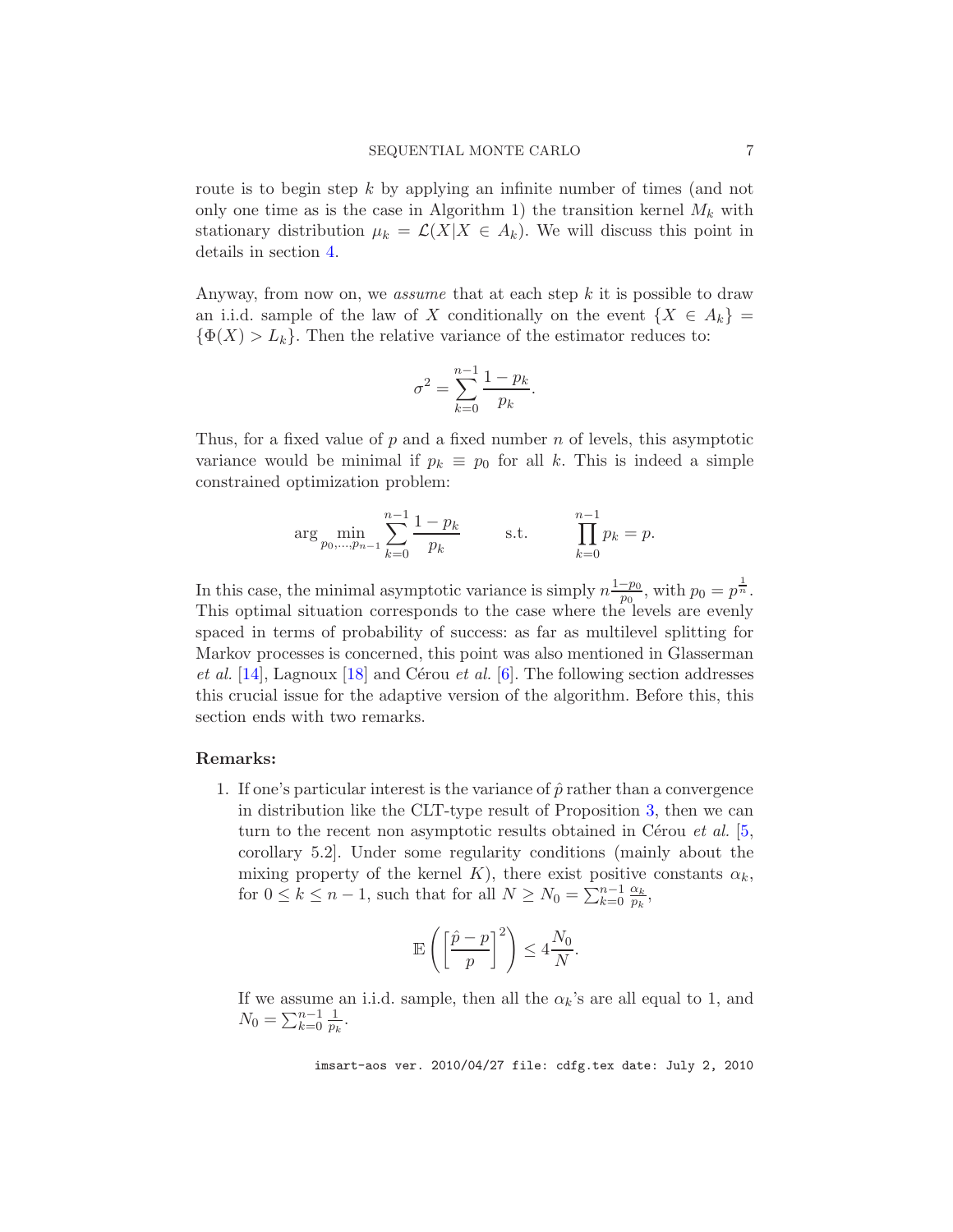#### 8 F. CÉROU ET AL.

2. Finally, there is a maybe small, but non-zero, probability that the particle system dies at some stage. This may typically happen when two consecutive levels are too far apart, or when the number of particles is too small. A first solution to this problem is given in Le Gland and Oudjane [\[19](#page-30-9)]. The idea is to go on sampling new particles until a given number of them have reached the next level. The price to pay is a possibly very long computation time. A second solution is proposed in the next section.

#### 3. The adaptive method.

3.1. The algorithm. As we may not have a great insight about the law  $\mu$ and/or the mapping  $\Phi$ , typically when  $\Phi$  is a 'black box', the choice of the levels  $L_1, \ldots, L_{n-1}$  might prove to be quite problematic. We propose from now on to adaptively choose the levels, ensuring not only that the particle system never dies but also that the asymptotic variance of the estimate  $\hat{p}$  is minimized.

The method is indeed simple to implement. We choose a prescribed success rate  $p_0$  between two consecutive levels (*e.g.*  $p_0 = 0.75$ ). After application of the kernel  $M_k$ , the algorithm sorts the particles  $\xi_k^j$  $\frac{J}{k}$  according to their scores  $\Phi(\xi_k^j)$ <sup> $\ell$ </sup><sub>k</sub>). Then it sets the next level to the  $(1 - p_0)$  empirical quantile  $\hat{L}_{k+1}$ , which means that a proportion  $p_0$  of the particles scores are above it. Starting from this sample of  $p_0N$  particles which are independently and identically distributed according to the law  $\mathcal{L}(X|\Phi(X) > \hat{L}_{k+1})$ , an i.i.d. sample of size  $N$  is drawn with the same distribution, and the rest of the algorithm is unchanged.

The algorithm then stops when some  $\hat{L}_{\hat{n}_0+1} \geq L$ , and the probability is estimated by  $\hat{p} = \hat{r}_0 \hat{p}_0^{\hat{n}_0}$ , where  $\hat{r}_0$  denotes the number of particles in the last iteration being above level L. The number  $\hat{n}_0$  of steps is random, but if  $N$  is large enough, then Lemma [1](#page-26-0) in Appendix proves that, outside an event of exponentially small probability,  $\hat{n}_0$  is actually fixed by the ratio of the logarithms

(3.1) 
$$
n_0 = \left\lfloor \frac{\log \mathbb{P}(X \in A)}{\log p_0} \right\rfloor = \left\lfloor \frac{\log p}{\log p_0} \right\rfloor.
$$

As mentioned above, this variant enforces evenly spaced levels in terms of probability of success, and therefore a minimal asymptotic variance for the estimate  $\hat{p}$  of p. The pseudo-code for the adaptive algorithm is given in Algorithm 2 below.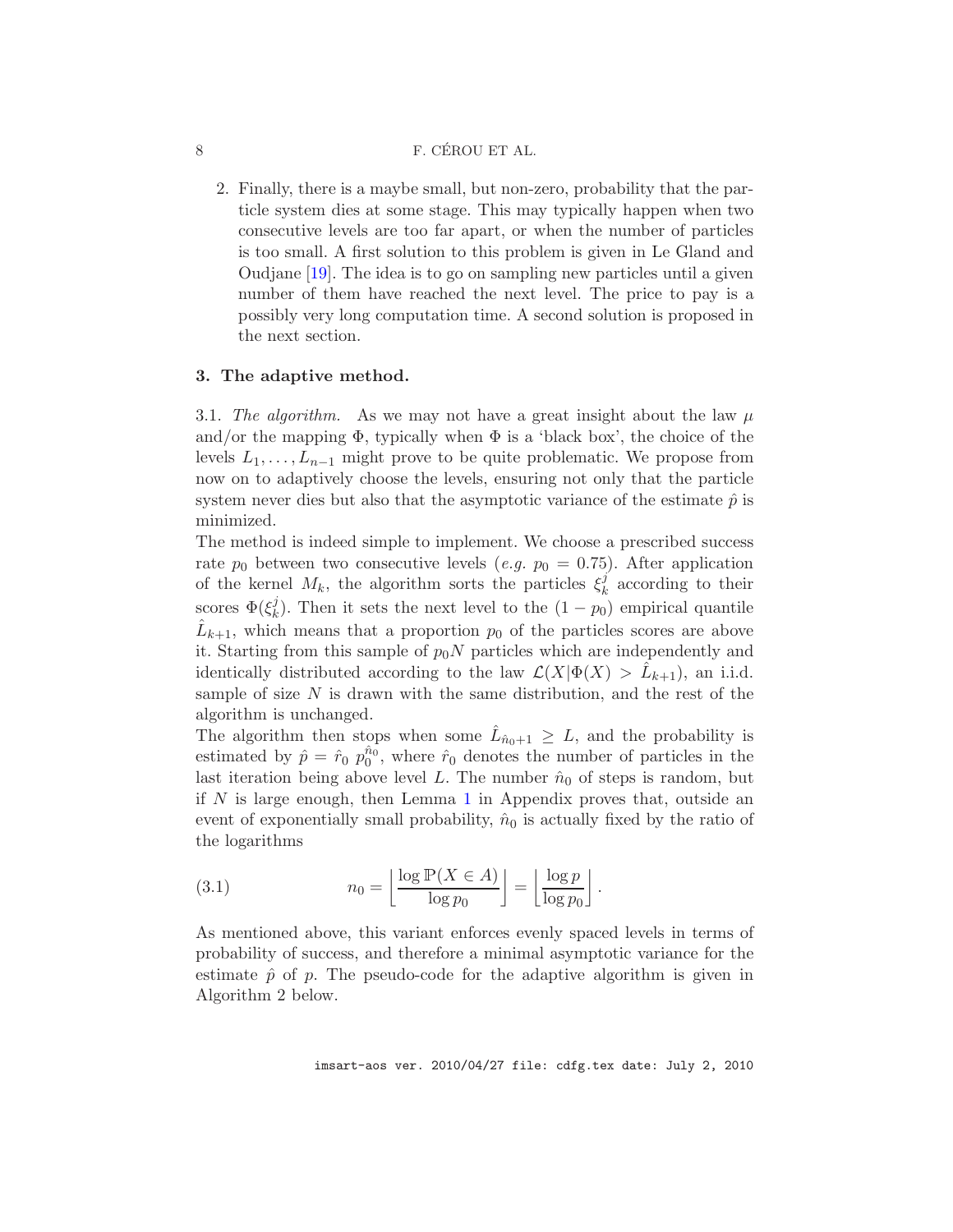*Algorithm 2.*

# Parameters

N the number of particles, the number  $N_0 < N$  of succeeding particles, and let  $p_0 = N_0/N$ .

## Initialization

Draw an i.i.d. N-sample  $(\xi_0^j)$  $\binom{J}{0}$ <sub>1 $\leq j \leq N$ </sub> of the law  $\mu$ . Compute  $\hat{L}_1$ , the  $(1-p_0)$  quantile of  $\Phi(\xi_0^j)$  $_{0}^{j}), j = 1, \ldots, N.$  $k = 1$ ;

# Iterations

while  $\hat{L}_k < L$  do

Starting from an i.i.d.  $p_0N$ -sample with law  $\mathcal{L}(X|\Phi(X) > \hat{L}_k)$ , draw an i.i.d. N-sample  $(\xi_k^j)$  $_{k}^{j}$ <sub>1≤j≤N</sub> with the same law.

Compute  $\hat{L}_{k+1}$ , the  $(1-p_0)$  quantile of  $\Phi(\xi_k^j)$  $\binom{J}{k}, j = 1, \ldots, N.$ 

 $k = k + 1$ ;

endwhile

Let  $N_L$  the number of particles  $\xi_k^j$  $\mathcal{L}_{k-1}^j, j=1,\ldots,N$ , such that  $\Phi(\xi_k^j)$  $_{k-1}^{j})\geq$ L.

# Output

Estimate the probability of the rare event by  $\hat{p} = \frac{N_L}{N}$  $\frac{N}{N} p_0^{k-1}.$ 

The last set of particles is a (non independent) sample that provides a good approximation of the law  $\mu_n$  of the rare event.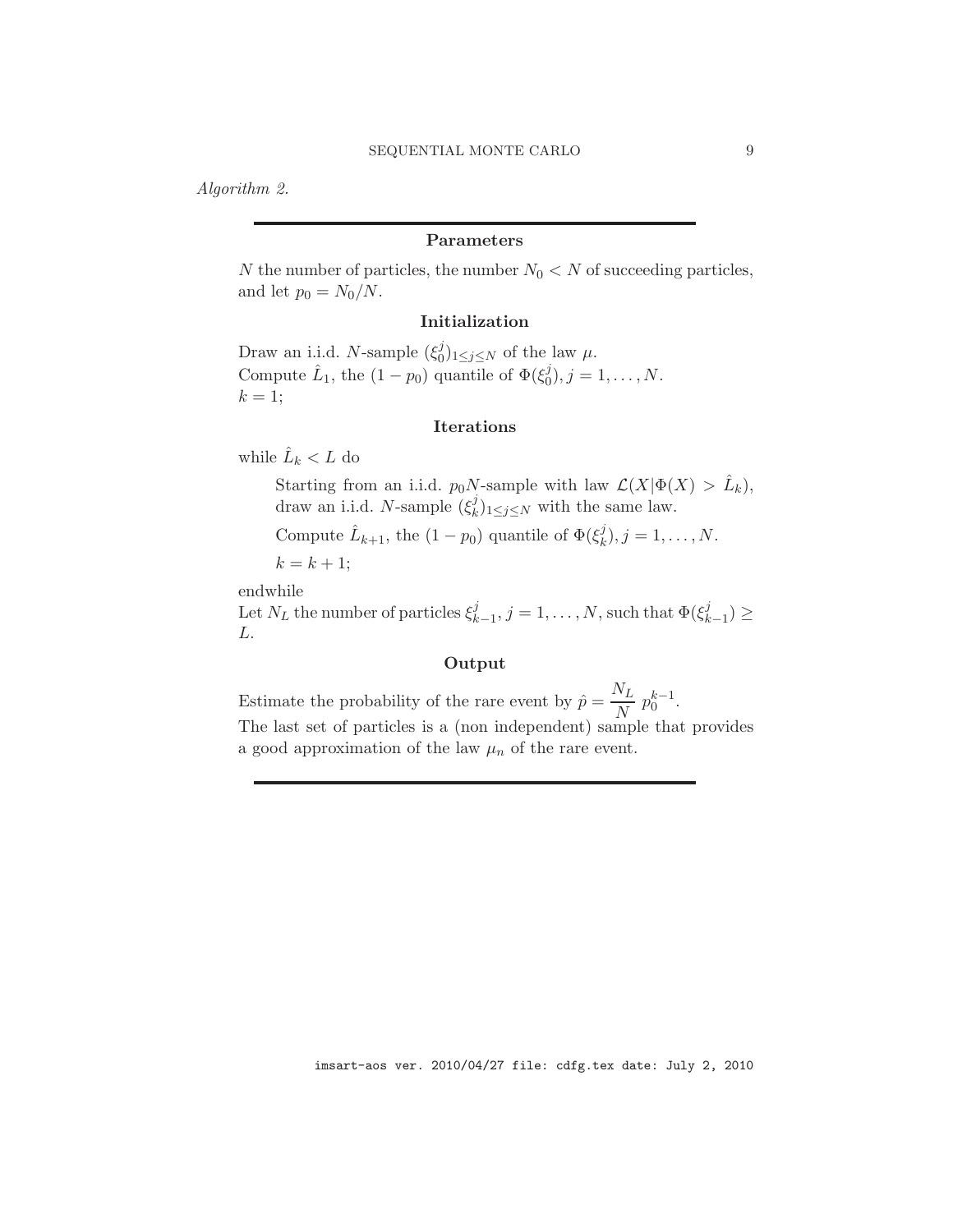### Remarks:

- 1. In this algorithm, the step drawing an N-sample starting from a  $p_0N$ sample is of course the trickiest one. The analytical study of the next subsection assumes it can be done perfectly. In section [4,](#page-11-0) we propose a way to implement it in practice, at least approximately, and section [5.1](#page-15-0) shows its practical efficiency.
- 2. The costs of adaptive levels is a higher complexity by a factor  $\log N$ (due to the quick sort), and a slight loss of accuracy due to a bias. Yet, Proposition [4](#page-11-1) proves that this bias becomes negligible compared to the standard deviation as N increases. Experimental results of section [5.1](#page-15-0) illustrate this.
- 3. Estimation of quantiles: Some applications require the estimates of quantiles of the random variable  $\Phi(X)$ . This can be done at no additional cost within the previous algorithm. For  $\alpha \in (0,1)$ , define the  $\alpha$ -quantile by  $q_{\alpha} = \sup\{x : P(\Phi(X) \leq x) \leq \alpha\}$ . When the algorithm is in step k, with a set of particles  $\{\xi_k^j\}$  $\{x_k^j, j = 1, \ldots, N\}$ , such that  $p_0^{k+1} \leq$  $1 - \alpha < p_0^k$ , then let  $r = 1 - (1 - \alpha)p^{-k}$ . An estimate of the quantile  $q_{\alpha}$  is then given by the r quantile of the sample  $\{\Phi(\xi_k^j)\}$  $_{k}^{j}), j = 1, \ldots, N$ .

3.2. *Bias and variance.* The assumption of a continuous cumulative distribution function (cdf) F of  $\Phi(X)$  is now required to derive the properties of the adaptive algorithm. Let us write the rare event probability as

$$
p = r_0 p_0^{n_0}
$$
, with  $n_0 = \left\lfloor \frac{\log p}{\log p_0} \right\rfloor$  and  $r_0 = p p_0^{-n_0}$ ,

so that  $r_0 \in (p_0, 1]$ . In the same way we write  $\hat{p} = \hat{r}_0 p_0^{\hat{n}_0}$ , with  $\hat{n}_0$  the number of steps before the algorithm stops. A first theorem shows a CLTtype convergence.

<span id="page-10-0"></span>Theorem 3.1. *If* F *is continuous, then we have*

$$
\sqrt{N} \, (\hat{p} - p) \xrightarrow[N \to +\infty]{\mathcal{D}} \mathcal{N}(0, \sigma^2),
$$

*where*

$$
\sigma^2 = p^2 \left( n_0 \frac{1 - p_0}{p_0} + \frac{1 - r_0}{r_0} \right).
$$

Unlike the fixed-levels version of the algorithm, the adaptive version is biased. Nevertheless, the next result shows that the bias is of order  $1/N$ , and is thus negligible compared to the standard deviation given in Theorem [3.1.](#page-10-0)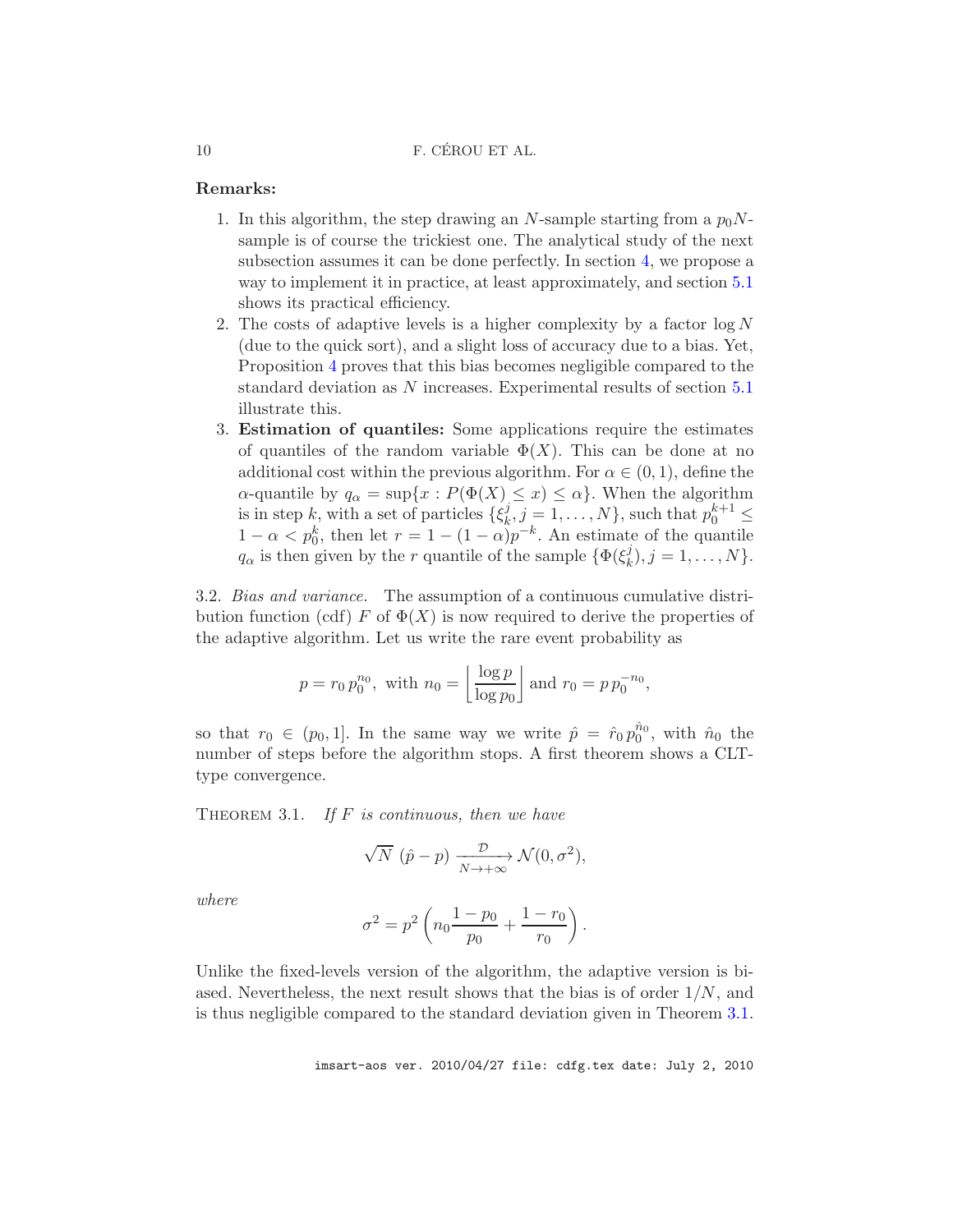<span id="page-11-1"></span>Proposition 4. *If* F *is continuous, then we have*

$$
N \frac{\mathbb{E}[\hat{p}] - p}{p} \xrightarrow[N \to +\infty]{} n_0 \frac{1 - p_0}{p_0}.
$$

Thus the bias is positive and of order  $\frac{1}{N}$  when N goes to infinity:

$$
\frac{\mathbb{E}[\hat{p}]-p}{p} \sim \frac{1}{N} \frac{n_0(1-p_0)}{p_0}.
$$

Putting all things together, we can write the following expansion:

$$
\hat{p} = p \left( 1 + \frac{1}{\sqrt{N}} \sqrt{n_0 \frac{1 - p_0}{p_0} + \frac{1 - r_0}{r_0}} Z + \frac{1}{N} n_0 \frac{1 - p_0}{p_0} + o_{\mathbb{P}} \left( \frac{1}{N} \right) \right),
$$

where  $Z$  is a standard Gaussian variable.

## Remarks:

- 1. If one does not want any bias, then the solution is to make a first run to compute the levels, and a second run to actually compute the probability. But it is clear from the above formula that, for the same computational cost, it is better in term of relative error to use directly our algorithm 2 and compute the levels on the fly.
- 2. In this regard the remark 3.2 page 489 of [\[3](#page-29-5)] might be misleading: if the levels are chosen from start, or using a preliminary run, then the resulting probability estimate is unbiased, even if the level crossing probabilities are indeed dependent (see Cérou *et al.* [\[6](#page-29-2)]).
- 3. It is worth mentioning that the bias is always positive, giving a slightly overvalued estimate. As rare event analysis usually deals with catastrophic events, it is not a bad thing that the real value be a bit lower than the provided estimate.

#### <span id="page-11-0"></span>4. Tuning the algorithm.

4.1. *Choice of the kernel* K*.* There is no completely general method for finding the best transition kernel  $K$  because it depends on the application. But in the very classical case of a Gibbs measure given by a bounded potential, we can use the Metropolis algorithm, as first proposed by Metropolis *et al.* [\[21\]](#page-30-10), or the more general version later proposed by Hastings [\[15](#page-30-11)].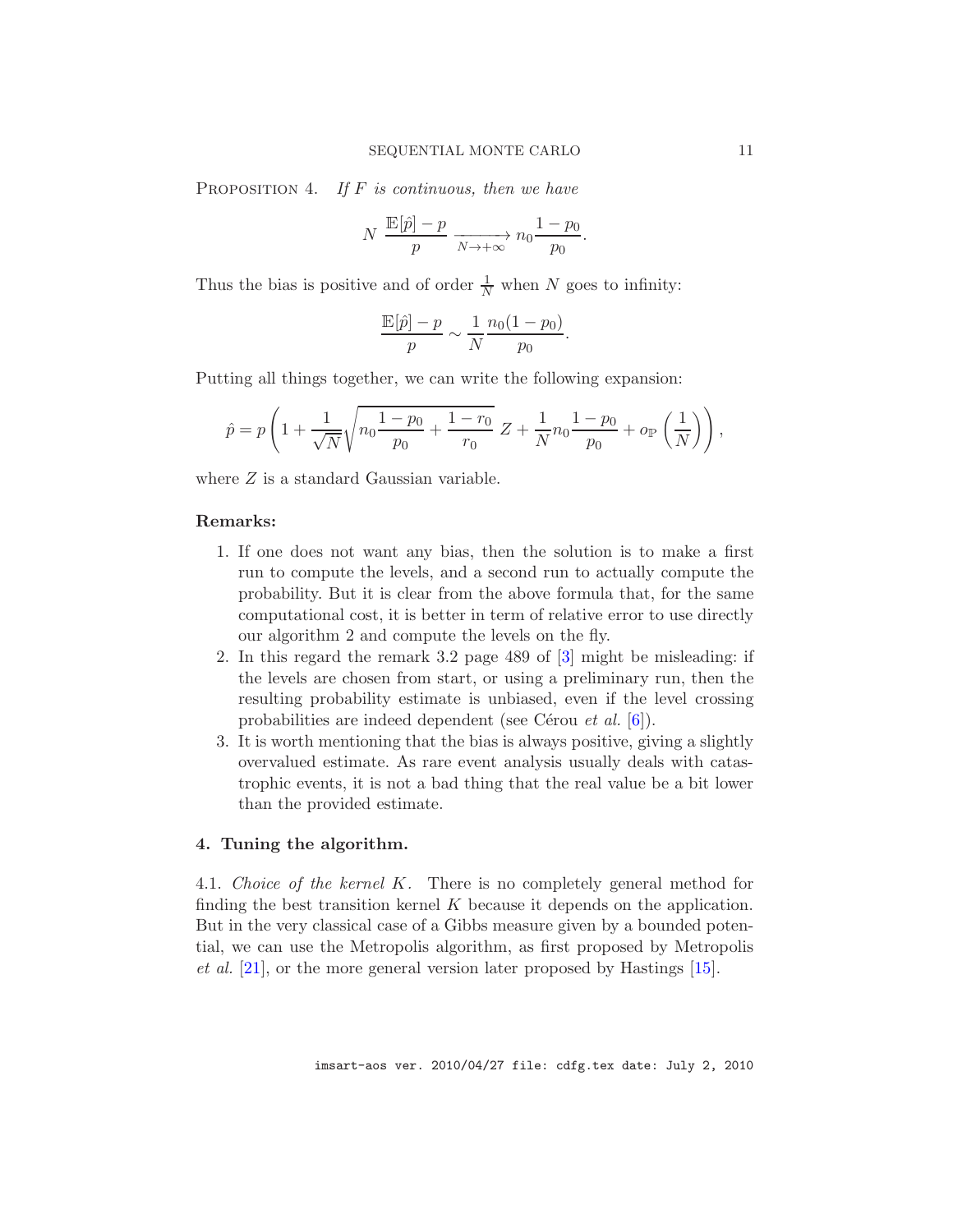4.2. *Less dependent sample.* As mentioned in section [2.3,](#page-6-1) for the fixedlevels version of the algorithm we always have

$$
\sigma^2 \ge \sum_{k=0}^{n-1} \frac{1 - p_k}{p_k}
$$

.

The equality holds if and only if for all k, knowing that  $X_{k-1} \in A_k$ , one has

$$
\mathbb{P}(X_{n-1}\in A_n|X_k)\perp X_k.
$$

To reach this goal, a simple idea is to iterate the transition kernel  $M_k$  at each step as it provides more independence among particles.

The application of the kernel over the particles altogether can be seen as a kernel  $(M_k)^{\otimes N}$ , and the joint law of an i.i.d. sample  $(\mu_k)^{\otimes N}$  is an invariant measure for  $(M_k)^{\otimes N}$  according to Proposition [1.](#page-4-1) Then, from Meyn and Tweedie [\[22](#page-30-12), Prop. 13.3.2], the total variation distance between the law of the sample and  $(\mu_k)^{\otimes N}$  is non increasing as we iterate the kernel. So these iterations can only improve the independence of the sample, and thus decrease the variance.

We now focus on Metropolis-Hastings type kernels. We define these kernels as Tierney [\[26](#page-30-13)]: Denote  $\lambda$  the Lebesgue measure  $\mathbb{R}^d$  and assume that  $\mu$  has a density with respect to  $\lambda$ :  $\mu(dy) = f_{\mu}(y)\lambda(dy)$ . We also need an instrumental kernel Q with the same density assumption:  $Q(x, dy) = q(x, y)\lambda(dy)$ . Now define the Metropolis-Hastings ratio  $\alpha$  by

$$
\alpha(x,y) = \begin{cases} \min\left(\frac{f_{\mu}(y)q(y,x)}{f_{\mu}(x)q(x,y)},1\right) & \text{if } f_{\mu}(x)q(x,y) > 0 \\ 1 & \text{if } f_{\mu}(x)q(x,y) = 0 \end{cases}
$$

Let us now denote by  $\ell$  the off-diagonal density

$$
\ell(x,y) = \begin{cases} q(x,y)\alpha(x,y) & \text{if } x \neq y \\ 0 & \text{if } x = y. \end{cases}
$$

and  $r(x) = 1 - \int_{\mathbb{R}^d} \ell(x, y) \lambda(dy)$ . We say that K is a Metropolis kernel if it is of the form

$$
K(x, dy) = \ell(x, y)\lambda(dy) + r(x)\delta_x(dy).
$$

Note that in the framework of section [2.1,](#page-3-0)  $M_k$  is a Metropolis-Hastings kernel as soon as  $K$  is.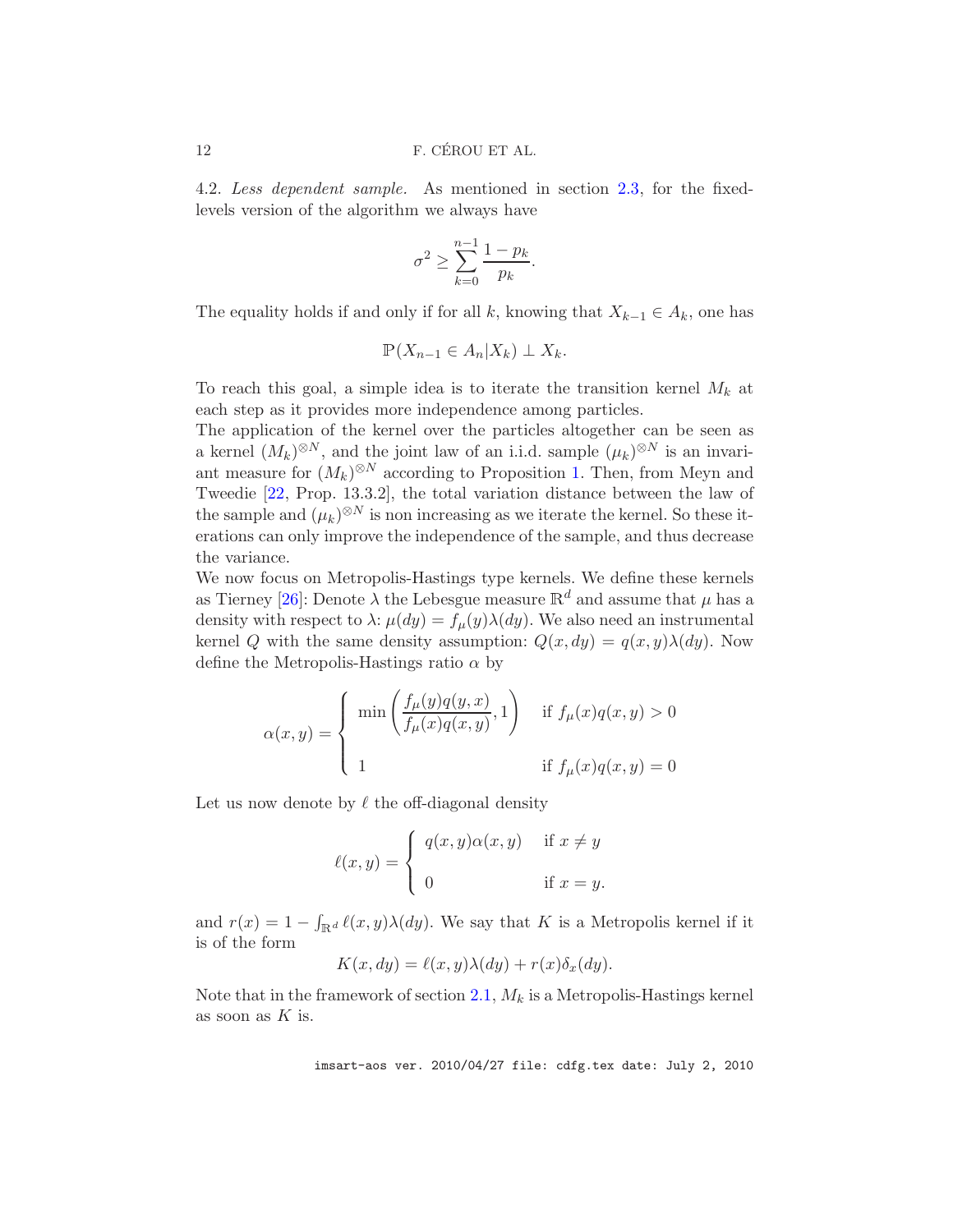We further assume that K is  $\mu$ -irreducible, and that  $\mu({x \in \mathbb{R}^d, r(x) > 0}) >$ 0. This is usually the case, especially whenever  $\forall (x, y) \in \mathbb{R}^d \times \mathbb{R}^d$ ,  $q(x, y) > 0$ . Remark that if K is  $\mu$ -irreducible, then  $M_k$  is obviously  $\mu_k$ -irreducible<sup>[1](#page-13-0)</sup>. Then, using Tierney [\[26](#page-30-13), Corollary 2], they are also Harris recurrent, and by Theorem 13.3.3 in Meyn and Tweedie [\[22\]](#page-30-12), any initial distribution  $\nu$  such that<sup>[2](#page-13-1)</sup>  $\nu(A_k) = 1$  yields

$$
\left\| \int \nu(dx) (M_k)^m(x,.) - \mu_k \right\| \xrightarrow[m \to +\infty]{} 0,
$$

where the norm is in total variation. Then, for any initial cloud of particles  $\Xi = (\xi^1, \ldots, \xi^N)$  and any test function  $(\varphi_1, \ldots, \varphi_N)$ ,

$$
\left| \delta_{\Xi}((M_k)^{\otimes N})^m \left( \bigotimes_{j=1}^N \varphi_j \right) - \prod_{j=1}^N \mu_k(\varphi_j) \right|
$$
  
= 
$$
\left| \prod_{j=1}^N (M_k)^m(\varphi_j)(\xi^j) - \prod_{j=1}^N \mu_k(\varphi_j) \right| \xrightarrow[m \to +\infty]{} 0.
$$

For all test functions  $\varphi$  on  $(\mathbb{R}^d)^N$ , a standard density argument gives

$$
\left| \delta_{\Xi} ((M_k)^{\otimes N})^m (\varphi) - \mu_k^{\otimes N} (\varphi) \right| \xrightarrow[m \to +\infty]{} 0.
$$

This means that the more the kernel is iterated, the closer (in distribution) we get to an independent sample. Thus, at each step of Algorithm 2 (adaptive levels), we can think of iterating the kernel a fixed number of times (for example 20 times in the simulations of section [5.1\)](#page-15-0).

<span id="page-13-2"></span>4.3. *Mixing property of the kernel* K*.* We have written the algorithms using a unique kernel  $K$  for all the iterations. Usually it is quite easy to construct not only one, but a family of kernels that are all  $\mu$ -symmetric, but with different mixing properties. This is useful when applying  $K$  to the current particles, most of the transitions are refused (their scores are below the current threshold). In this case, we propose a change to another kernel which is less mixing, *i.e.* in some way with "smaller steps", and thus with a lower probability of going below the current level  $L_k$ . On the other hand, when almost all the transitions are accepted, it means that the kernel is poorly mixing, and that we could decrease the variance by choosing a kernel  $K$  that is more mixing, *i.e.* with "larger steps". For example, this is tuned by the parameter  $\alpha$  in section [5.1.](#page-15-0)

<sup>&</sup>lt;sup>1</sup>As discussed in Tierney [\[26](#page-30-13), page 1705], K and  $M_k$  are also aperiodic.

<span id="page-13-1"></span><span id="page-13-0"></span><sup>2</sup>This is only to avoid uninteresting pathological cases.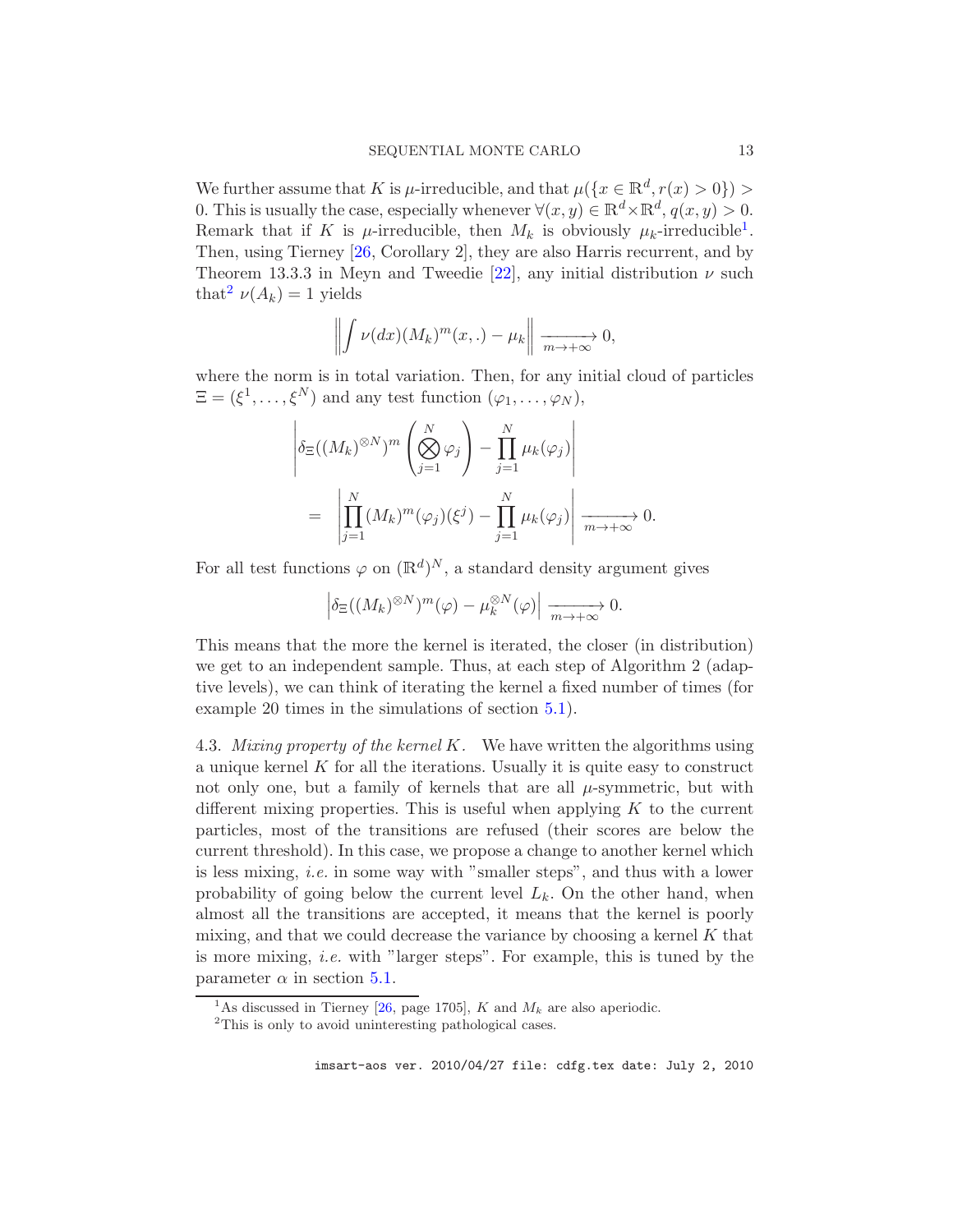#### 14 **F. CÉROU ET AL.**

5. Applications. Our motivation comes from problems occurring in the protection of digital contents. Here the term watermarking refers to a set of techniques for embedding/hiding information in a digital file (typically audio or video), such that the change is not perceptible, and very hard to remove. See the web site of the Copy Protection Working Group [\[8\]](#page-29-7) for details.

In order to be used in an application, a watermarking technique must be reliable. Here are two application scenarii where a wrong estimation of the probability of error could lead to a disaster.

*Copy protection..* Assume commercial contents are encrypted and watermarked and that future consumer electronics storage devices have a watermark detector. These devices refuse to record a watermarked content since it is copyrighted material. The probability of false alarm is the probability that the detector considers an original piece of content (which has not been watermarked) as protected. The movie that a user shot during his holidays could be rejected by his storage device. This absolutely non user-friendly behavior really scares consumer electronics manufacturers. In the past, the Copy Protection Working Group of the DVD forum evaluated that at most one false alarm should happen in 400 hours of video [\[8](#page-29-7)]. As the detection rate was one decision per ten seconds, this implies a probability of false alarm in the order of 10−<sup>5</sup> . An accurate experimental assessment of such a low probability of false alarm would demand to feed a real-time watermarking detector with non-watermarked content during 40,000 hours, *i.e.* more than 4 years! Proposals in response of the CPTWG's call were, at that time, never able to guarantee this level of reliability.

*Fingerprinting..* In this application, users' identifiers are embedded in a purchased content. When this content is found in an illegal place (*e.g.* a P2P network), the copyright holders decode the hidden message, find an identifier, and thus they can trace the traitor, *i.e.* the customer who has illegally broadcast his copy. However, the task is not that simple because dishonest users might collude. For security reason, anti-collusion codes have to be employed. Yet, these solutions (also called weak traceability codes, see Barg *et al.* [\[2](#page-29-8)]) have a non-zero probability of error (defined as the probability of accusing an innocent). This probability should be, of course, extremely low, but it is also a very sensitive parameter: anti-collusion codes get longer (in terms of the number of bits to be hidden in content) as the probability of error decreases. Fingerprint designers have to strike a tradeoff, which is hard to conceive when only rough estimation of the probability of error is known. The major issue for fingerprinting algorithms is the fact that embedding large sequences implies also assessing reliability on a huge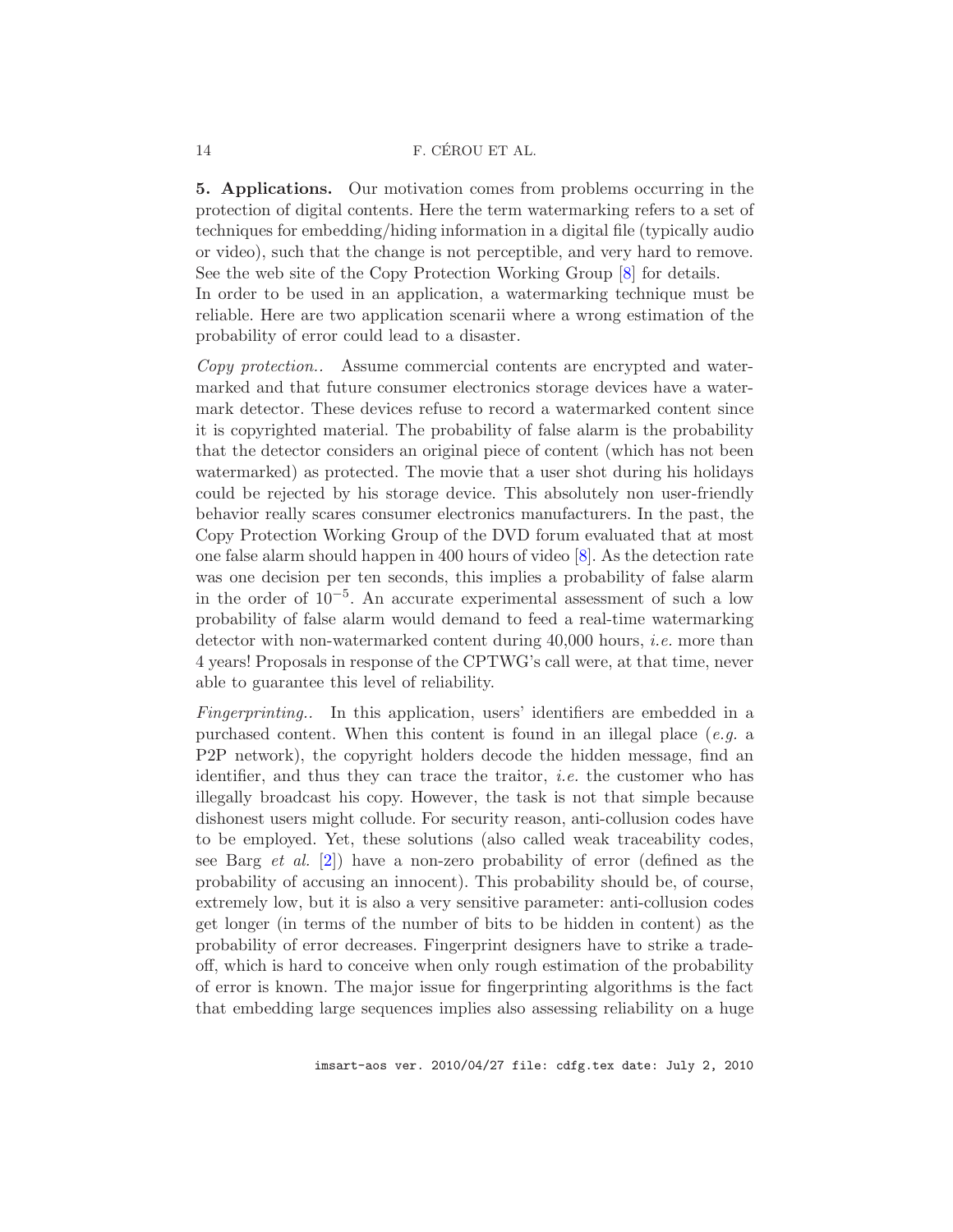<span id="page-15-0"></span>amount of data, which may be practically unachievable without using rare event analysis.



<span id="page-15-1"></span>Fig 1*. Detection region for zero-bit watermarking.*

5.1. *Zero-bit watermarking.* In this example of zero-bit watermarking, X is a Gaussian vector in  $\mathbb{R}^d$ , with zero mean and identity covariance matrix,  $\Phi(X) = \frac{|\langle X, u \rangle|}{\|X\|}$  where u is a fixed normalized vector (see Merhav and Sabbag [\[20\]](#page-30-14)). Then the region  $A = \{x \in \mathbb{R}^d \text{ s.t. } \Phi(x) \geq L\}$  is a cone as shown on figure [1.](#page-15-1) For a Gaussian distribution, the obvious choice for the kernel is the following: if we start from any point  $x$ , then the new position is given by

$$
x' = \frac{x + \alpha W}{\sqrt{1 + \alpha^2}},
$$

where W is a  $\mathcal{N}(0, I_d) \mathbb{R}^d$  valued random vector and  $\alpha$  a positive number. This simple setup allows us to compare our estimates of the rare event probability with the result of a numerical integration. For example, in our simulations  $d = 20$  and  $L = 0.95$ , so that  $p = \mathbb{P}(\Phi(X) \ge L) \approx 4.70 \cdot 10^{-11}$ . For such a low probability, it is of course out of question to run a classical Monte Carlo algorithm. Our algorithm with adaptive levels was run with 20 iterations of the kernel  $M_k$  at each step. The choice of the mixing parameter  $\alpha = 0.3$  has experimentally proved to be a good trade-off, see discussion in section [4.3](#page-13-2) above for details. The proportion of particles surviving from one step to another has been fixed to  $p_0 = 0.75$ , so that

$$
n_0 = \left\lfloor \frac{\log p}{\log p_0} \right\rfloor = 82
$$
 and  $r_0 = p p_0^{-n_0} \approx 0.83$ .

For several numbers of particles, ranging from  $N = 100$  to  $N = 5,000$ , we have run the algorithm 100 times in order to estimate the variance. Figure [2](#page-16-0)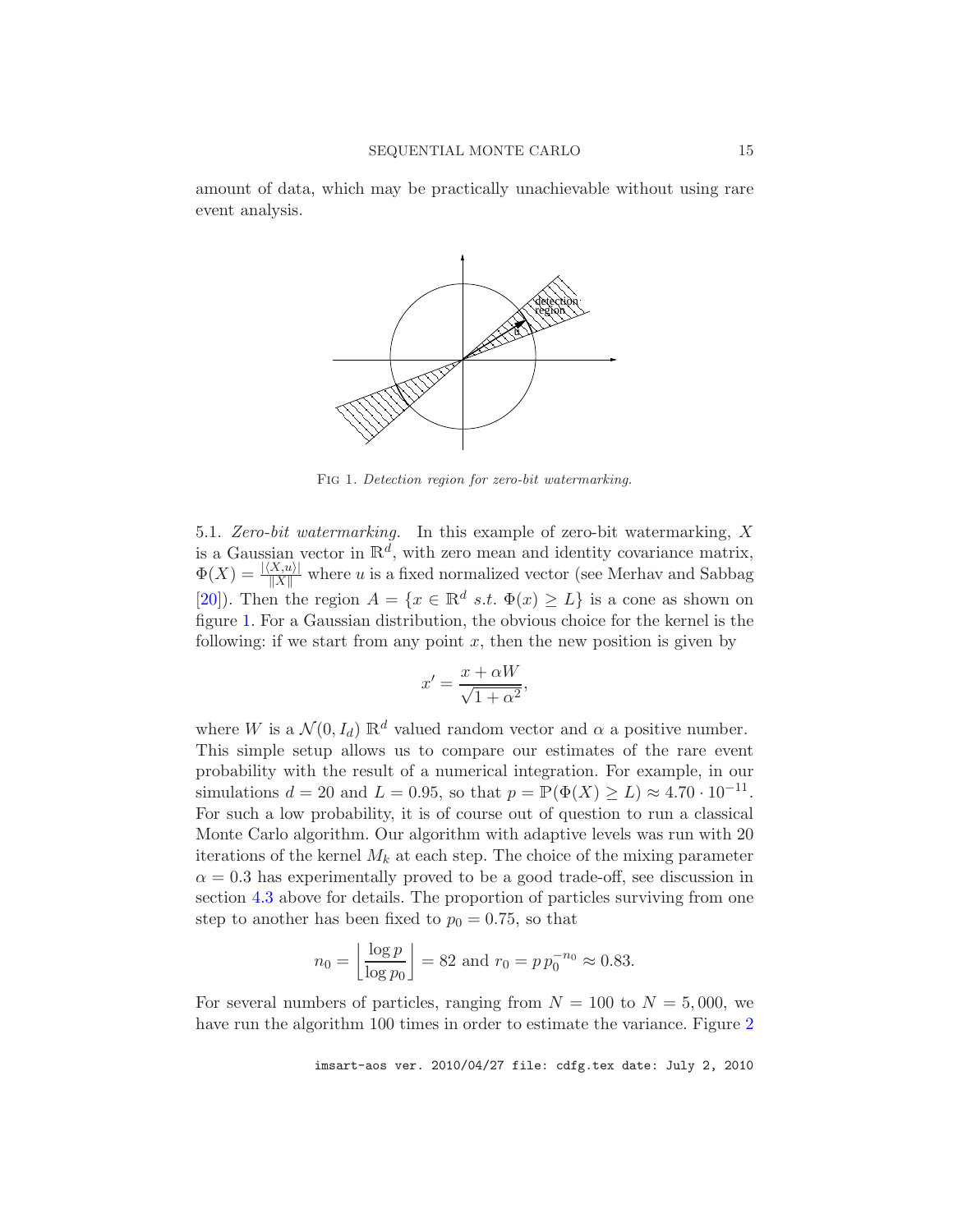

<span id="page-16-0"></span>Fig 2*. Theoretical and empirical relative standard deviations with* 100 *simulations.*

shows in log-log plots the convergence of the normalized standard deviation to minimum achievable, which is that of i.i.d. samples at each stage, that is (see Theorem [3.1\)](#page-10-0):

$$
\sqrt{\text{Var}\left(\frac{\hat{p}-p}{p}\right)} \sim \frac{1}{\sqrt{N}}\sqrt{n_0\frac{1-p_0}{p_0} + \frac{1-r_0}{r_0}}.
$$

Clearly this indicates that even if we use the mixing kernel a finite number of times (here only 20 times), the empirical variance is on the same level as it would be for an independent sample (that is in the limit of infinite applications of the kernel), and therefore our theoretical results in this setting give a good picture of the accuracy of the actual algorithm.

Anyway, from a practical point of view, one would like to obtain an estimation of p by running only one time the algorithm. In this aim, Theorem [3.1](#page-10-0) and Proposition [4](#page-11-1) allow us to construct confidence intervals. Indeed, we have

$$
\frac{\hat{p} - p}{p} \approx \mathcal{N}\left(\frac{n_0(1 - p_0)/p_0}{N}, \frac{n_0(1 - p_0)/p_0 + (1 - r_0)/r_0}{N}\right),
$$

so that an approximate 95% confidence interval for p is given by  $I = [\hat{p}_-, \hat{p}^+]$ , where

$$
\hat{p}_{-}^{\dagger} = \hat{p} \left( 1 - \frac{\hat{n}_0 (1 - p_0) / p_0}{N} \pm 2 \sqrt{\frac{\hat{n}_0 (1 - p_0) / p_0 + (1 - \hat{r}_0) / \hat{r}_0}{N}} \right).
$$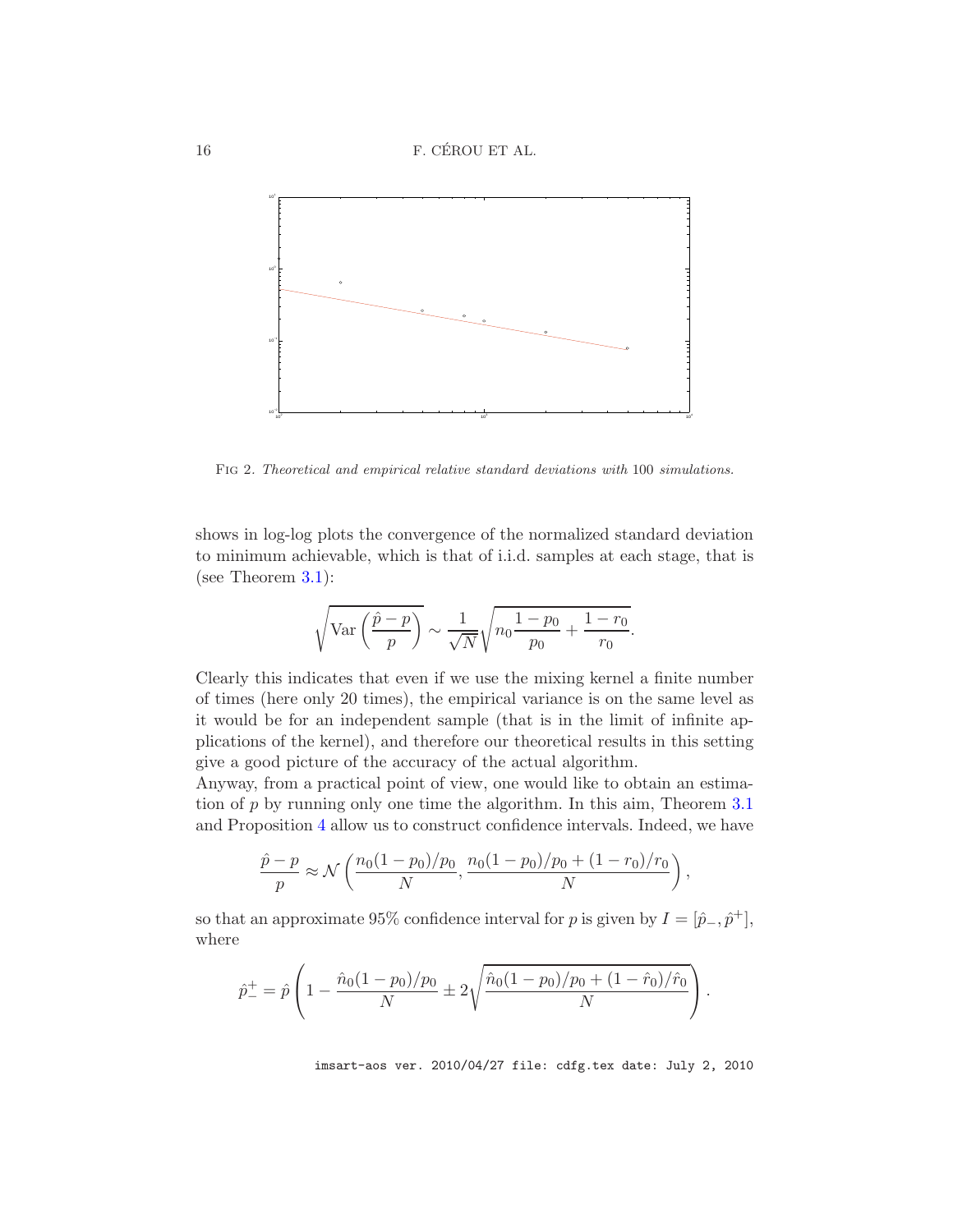This is illustrated on figure [3,](#page-17-0) where 100 such confidence intervals have been drawn for  $N = 500$  particles. In this example, 2 of them do not contain the true value  $p = 4.704 \cdot 10^{-11}$ .



<span id="page-17-0"></span>FIG 3*. 95% confidence intervals for*  $p = 4.704 \cdot 10^{-11}$  *with* 100 *simulations and*  $N = 500$ *particles.*

5.2. *Tardos probabilistic codes.* We are interested here in embedding an identifier in each copy of a purchased content. Then a copy, which is the result of a collusion, is found on the web, and we want to decide whether or not it can be originated from a certain user. The rare event will be to consider an innocent as guilty.

The embedded message, called a fingerprint, consists of a sequence of bits  $X = (X_1, \ldots, X_m)$ , where each  $X_i$  is independent from the others, and drawn from a Bernoulli's  $\mathcal{B}(p_i)$ . The  $p_i$ 's are themselves i.i.d. random variables, drawn from a given distribution with density  $f$  on  $[0, 1]$ . Then we find a copy with fingerprint  $y = (y_1, \ldots, y_m) \in \{0, 1\}^m$ . We conclude that a user is guilty if the score

$$
\Phi(X) = \sum_{i=1}^{m} y_i g_i(X_i)
$$

is larger than some value  $L$ , for some given functions  $g_i$ 's. This approach was proposed by Tardos in  $[25]$ , where he derives optimal choices for f and the  $g_i$ 's.

To apply our algorithm, we need to choose the kernel  $K$ . As the  $X_i$ 's are independent, we randomly choose r indices  $\{j_1, \ldots, j_r\} \in \{1, \ldots, m\}$ , with r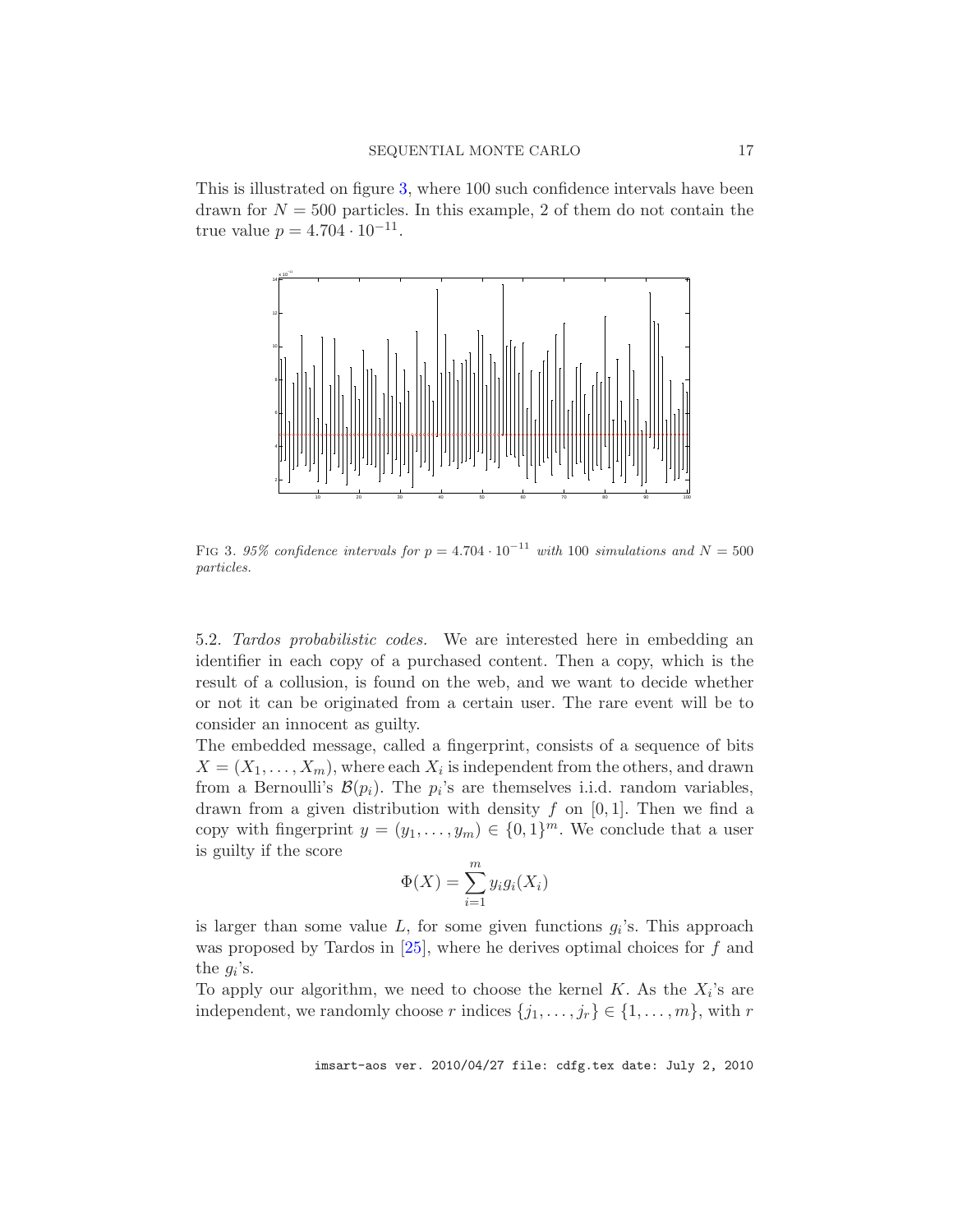18 F. CÉROU ET AL.



<span id="page-18-0"></span>Fig 4*. Mappings of the false positive probability (blue) and false negative probability (red) against the threshold.*  $m = 200, c \in \{2, 3, 4\}$ . The score of a particle is the mean of the c *colluders scores.*

being a fixed parameter. Then for each  $j_{\ell}$ , we draw a new  $X'_{j_{\ell}}$  independently from the Bernoulli distribution  $\mathcal{B}(p_{j_\ell}).$ 

Using our adaptive algorithm, we made some numerical experiments on such codes. More precisely, we can easily estimate the probability of false detection (false positive) for some code length  $m$ , and collusion size  $c$ . The collusion strategy is to randomly pick up the symbols of pirated copy among the c colluders' sequences. We can also estimate the probability of not accusing someone guilty (false negative). The results for  $m = 200$ , and  $c = 2, 3, 4$  are shown on figure [4.](#page-18-0) From these curves, one can then decide how to set the threshold L to minimize the total error.

# APPENDIX A: PROOFS

**A.[1.](#page-4-1) Proof of Proposition 1.** We first prove that  $\mu_k$  is invariant by the transition kernel  $M_k$ . We mainly use here the fact that the transition kernel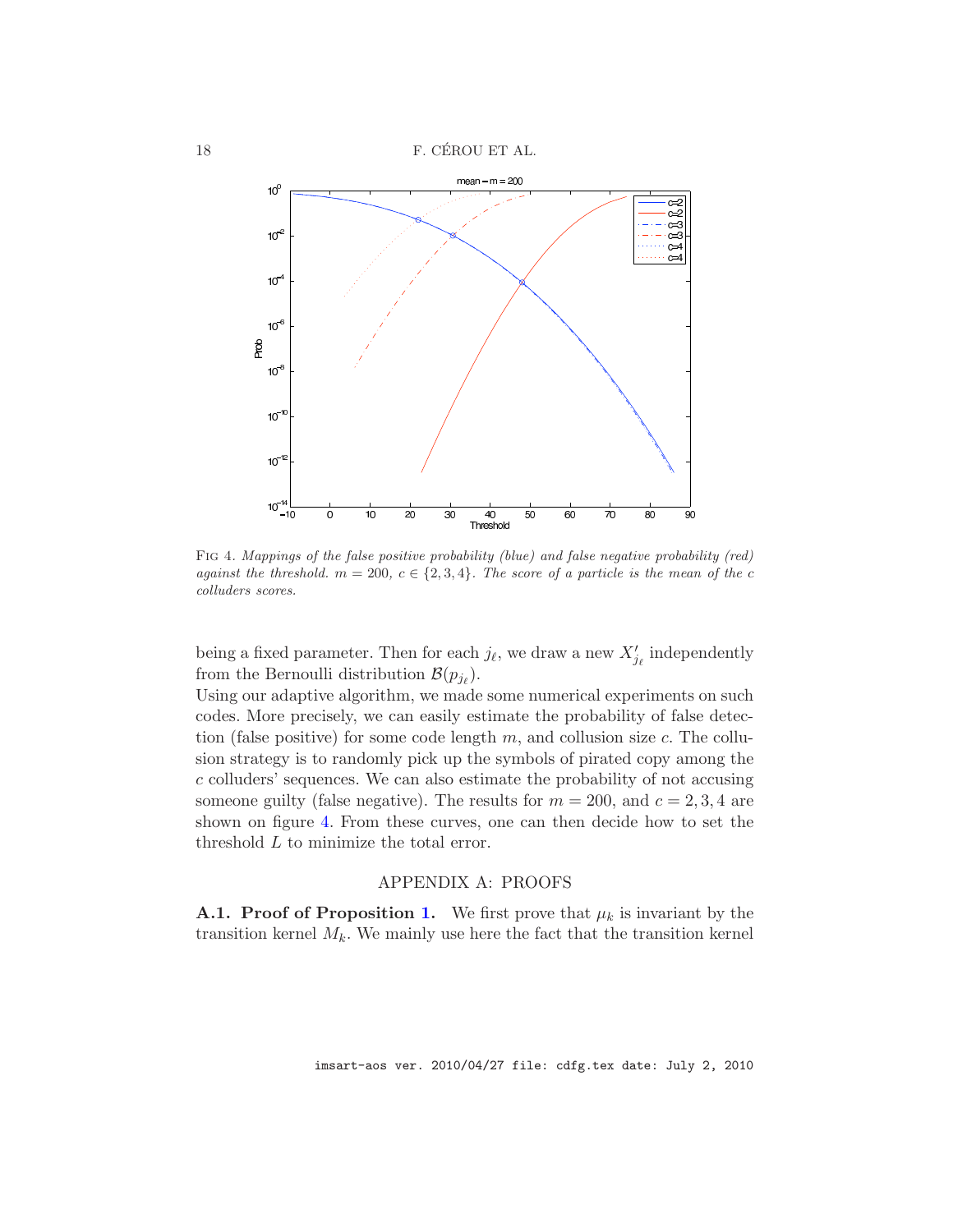$K$  is  $\mu$ -symmetric:

$$
\int_{x} \mu_{k}(dx) M_{k}(x, dy)
$$
\n
$$
= \int_{x} \mu_{k}(dx) (K(x, dy) \mathbb{1}_{A_{k}}(y) + K(x, A_{k}^{c}) \delta_{x}(dy))
$$
\n
$$
= \int_{x} \int_{z} \mu_{k}(dx) K(x, dz) (\mathbb{1}_{A_{k}}(z) \delta_{z}(dy) + \mathbb{1}_{A_{k}^{c}}(z) \delta_{x}(dy))
$$
\n
$$
= \int_{x} \frac{1}{\mu(A_{k})} \mathbb{1}_{A_{k}}(x) \mu(dx) K(x, dy) \mathbb{1}_{A_{k}}(y)
$$
\n
$$
+ \int_{z} \frac{1}{\mu(A_{k})} \mathbb{1}_{A_{k}}(y) \mu(dy) K(y, dz) \mathbb{1}_{A_{k}^{c}}(z)
$$
\n
$$
= \int_{x} \frac{1}{\mu(A_{k})} \mathbb{1}_{A_{k}}(x) \mu(dx) K(x, dy) \mathbb{1}_{A_{k}}(y)
$$
\n
$$
+ \int_{z} \frac{1}{\mu(A_{k})} \mathbb{1}_{A_{k}}(y) \mu(dz) K(z, dy) \mathbb{1}_{A_{k}^{c}}(z)
$$
\n
$$
= \mu_{k}(dy).
$$

Now, in order to prove that  $\mu$  is also invariant by the transition kernel  $M_k$ , we first remark that

$$
\mu(dx) = \mathbb{1}_{A_k^c}(x)\mu(dx) + \mathbb{1}_{A_k}(x)\mu(dx) = \mathbb{1}_{A_k^c}(x)\mu(dx) + \mu(A_k)\mu_k(dx).
$$

Since we have

$$
\int_x \mathbb{1}_{A_k^c}(x)\mu(dx)M_k(x,dy) = \int_x \mathbb{1}_{A_k^c}(x)\mu(dx)\,\delta_x(dy)) = \mathbb{1}_{A_k}(y)\mu(dy),
$$

and by the proof above

$$
\int_x \mu(A_k)\mu_k(dx)M_k(x,dy) = \mu(A_k)\mu_k(dy),
$$

we can conclude that

$$
\int_x \mu(dx) M_k(x, dy) = \mathbb{1}_{A_k}(y) \mu(dy) + \mu(A_k) \mu_k(dy) = \mu(dy),
$$

which ends the proof of Proposition [1.](#page-4-1)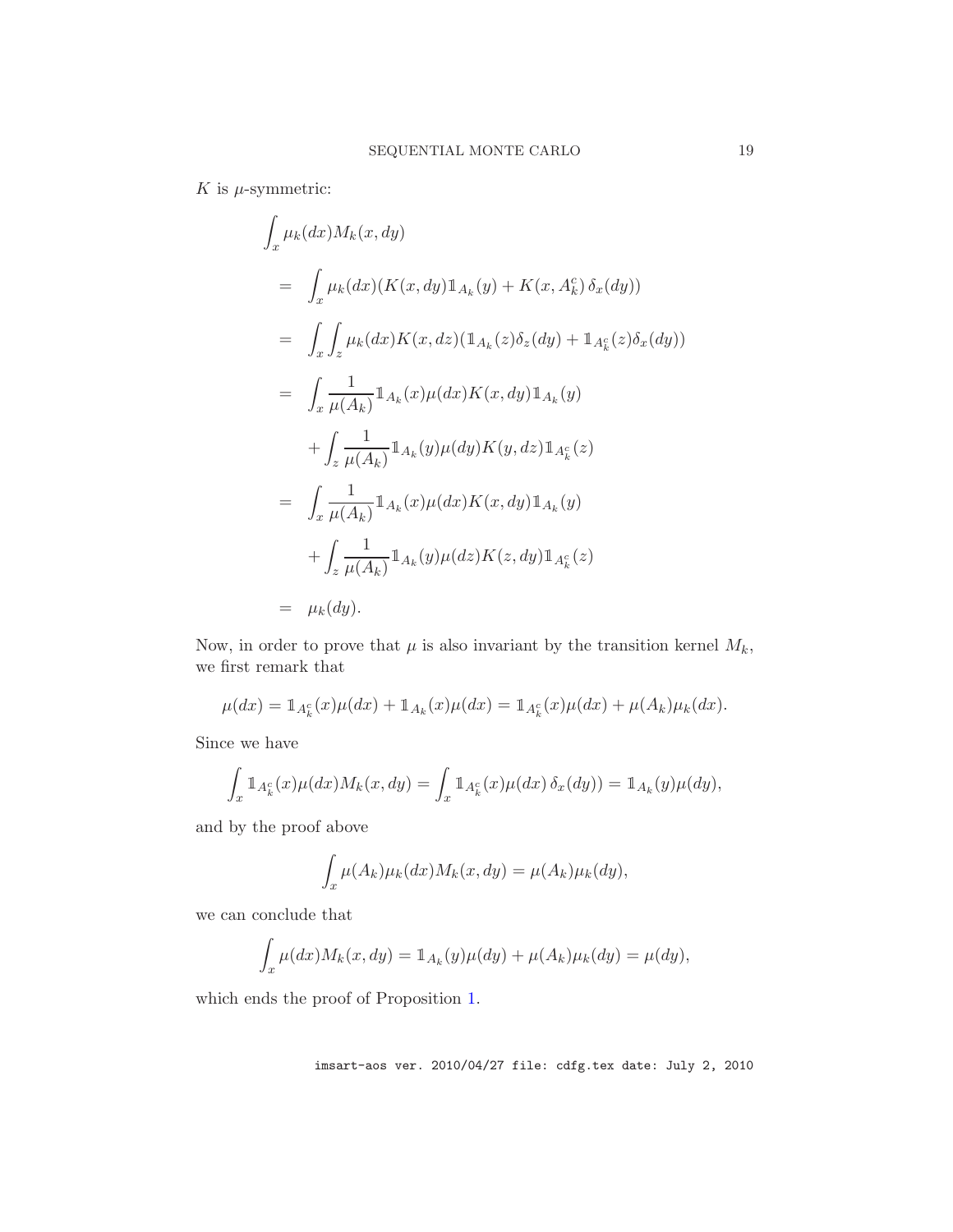A.2. Proof of Proposition [2.](#page-4-0) We use induction to show that

$$
\mathbb{E}\left[\varphi(X_k)\prod_{m=0}^{k-1}\mathbb{1}_{A_{m+1}}(X_m)\right]=\mu(A_k)\,\,\mu_k(\varphi).
$$

The case  $k = 0$  is obvious. Then assume the property be true for k. We write, using the Markov property and Proposition [1,](#page-4-1)

$$
\mathbb{E}\left[\varphi(X_{k+1})\prod_{m=0}^{k} \mathbb{1}_{A_{m+1}}(X_m)\right]
$$
\n
$$
= \mathbb{E}\left[\mathbb{E}[\varphi(X_{k+1})|X_0,\ldots,X_k]\mathbb{1}_{A_{k+1}}(X_k)\prod_{m=0}^{k-1} \mathbb{1}_{A_{m+1}}(X_m)\right]
$$
\n
$$
= \mu_k(M_{k+1}(\varphi)\mathbb{1}_{A_{k+1}}) \times \mu(A_k)
$$
\n
$$
= (\mathbb{1}_{A_k}\mu)(M_{k+1}(\varphi)\mathbb{1}_{A_{k+1}})
$$
\n
$$
= (\mathbb{1}_{A_k}\mathbb{1}_{A_{k+1}}\mu)(M_{k+1}(\varphi))
$$
\n
$$
= \mu_{k+1}(M_{k+1}(\varphi)) \times \mu(A_{k+1})
$$
\n
$$
= \mu_{k+1}(\varphi) \times \mu(A_{k+1}).
$$

Then taking the case  $\varphi = \mathbb{1}$  we have

$$
\mathbb{E}\left[\prod_{m=0}^k \mathbb{1}_{A_{m+1}}(X_m)\right] = \mu(A_{k+1}),
$$

which concludes the proof.

A.3. Proof of Proposition [3.](#page-6-0) Adopting the notations of Proposition 9.4.1 page 301 of [\[9\]](#page-29-1), the application of the first formula of page 304 leads to

$$
\text{Var}(\hat{p}) = \mathbb{E}[W_{n-1}^{\gamma}(1)^2] = \gamma_{n-1}^2 \sum_{k=0}^{n-1} \eta_k \left( \left( \frac{Q_{k,n-1}(1)}{\eta_k Q_{k,n-1}(1)} - 1 \right)^2 \right),
$$

In our context this can be rewritten as follows

<span id="page-20-0"></span>(A.1) 
$$
\frac{\text{Var}(\hat{p})}{p^2} = \sum_{k=0}^{n-1} \mathbb{E}\left[\left(\frac{\mathbb{P}(X_{n-1} \in A_n | X_k)}{\mathbb{P}(X_{n-1} \in A_n | X_{k-1} \in A_k)} - 1\right)^2 \middle| X_{k-1} \in A_k\right].
$$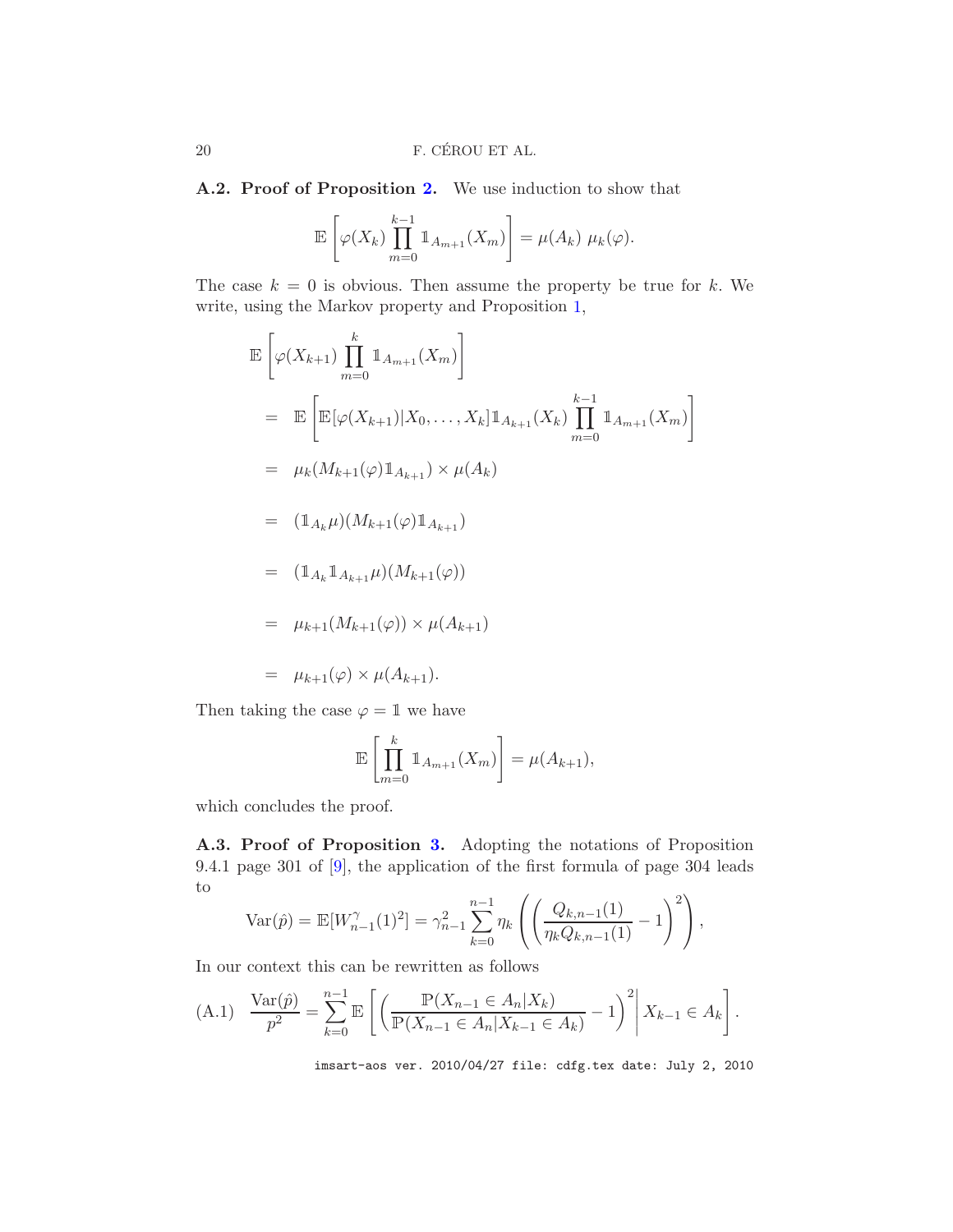This leads to

$$
\frac{\text{Var}(\hat{p})}{p^2} = \sum_{k=0}^{n-1} \left( \frac{\mathbb{E}\left[ \mathbb{P}(X_{n-1} \in A_n | X_k)^2 | X_{k-1} \in A_k \right]}{\mathbb{P}(X_{n-1} \in A_n)^2} - 1 \right).
$$

Now one can readily check that

$$
\mathbb{E}\left[\mathbb{P}(X_{n-1} \in A_n | X_k)^2 \middle| X_{k-1} \in A_k\right] =
$$
  

$$
\mathbb{E}\left[\mathbb{P}(X_{n-1} \in A_n | X_k)^2 \mathbb{1}_{A_{k+1}}(X_k) \middle| X_{k-1} \in A_k\right],
$$

and this is equivalent to

$$
\mathbb{E}\left[\mathbb{P}(X_{n-1} \in A_n | X_k)^2 \middle| X_{k-1} \in A_k\right] =
$$

$$
\frac{\mathbb{E}\left[\mathbb{P}(X_{n-1} \in A_n | X_k)^2 \mathbb{1}_{A_{k+1}}(X_k) \mathbb{1}_{A_k}(X_{k-1})\right]}{\mathbb{P}(X_{k-1} \in A_k)}.
$$

Since  $\{X_k \in A_{k+1}\}\$ implies  $\{X_{k-1} \in A_k\}$ , this last expression can be simplified

$$
\mathbb{E}\left[\mathbb{P}(X_{n-1}\in A_n|X_k)^2\Big|\,X_{k-1}\in A_k\right] = \frac{\mathbb{E}\left[\mathbb{P}(X_{n-1}\in A_n|X_k)^2\mathbb{1}_{A_{k+1}}(X_k)\right]}{\mathbb{P}(X_{k-1}\in A_k)},
$$

and rewritten as

$$
\mathbb{E}\left[\mathbb{P}(X_{n-1}\in A_n|X_k)^2\Big|X_{k-1}\in A_k\right]=\n\mathbb{E}\left[\mathbb{P}(X_{n-1}\in A_n|X_k)^2\Big|X_k\in A_{k+1}\right]\times\frac{\mathbb{P}(X_k\in A_{k+1})}{\mathbb{P}(X_{k-1}\in A_k)}.
$$

Since  $p_k = \mathbb{P}(X_k \in A_{k+1}|X_{k-1} \in A_k)$  and  $\{X_k \in A_{k+1}\} \Rightarrow \{X_{k-1} \in A_k\}$ , we deduce

$$
\mathbb{P}(X_{n-1} \in A_n | X_{k-1} \in A_k) = p_k \mathbb{P}(X_{n-1} \in A_n | X_k \in A_{k+1}),
$$

so that

$$
\frac{\mathbb{E}\left[\mathbb{P}(X_{n-1}\in A_n|X_k)^2\big|\,X_{k-1}\in A_k\right]}{\mathbb{P}(X_{n-1}\in A_n|X_{k-1}\in A_k)^2} = \frac{\mathbb{E}\left[\mathbb{P}(X_{n-1}\in A_n|X_k)^2\big|\,X_k\in A_{k+1}\right]}{p_k\,\mathbb{P}(X_{n-1}\in A_n|X_k\in A_{k+1})^2}.
$$

Now it remains to notice that

$$
\frac{\mathbb{E}\left[\mathbb{P}(X_{n-1} \in A_n | X_k)^2 | X_k \in A_{k+1}\right]}{\mathbb{P}(X_{n-1} \in A_n | X_k \in A_{k+1})^2} =
$$
\n
$$
1 + \mathbb{E}\left[\left(\frac{\mathbb{P}(X_{n-1} \in A_n | X_k)}{\mathbb{P}(X_{n-1} \in A_n | X_k \in A_{k+1})}-1\right)^2 | X_k \in A_{k+1}\right],
$$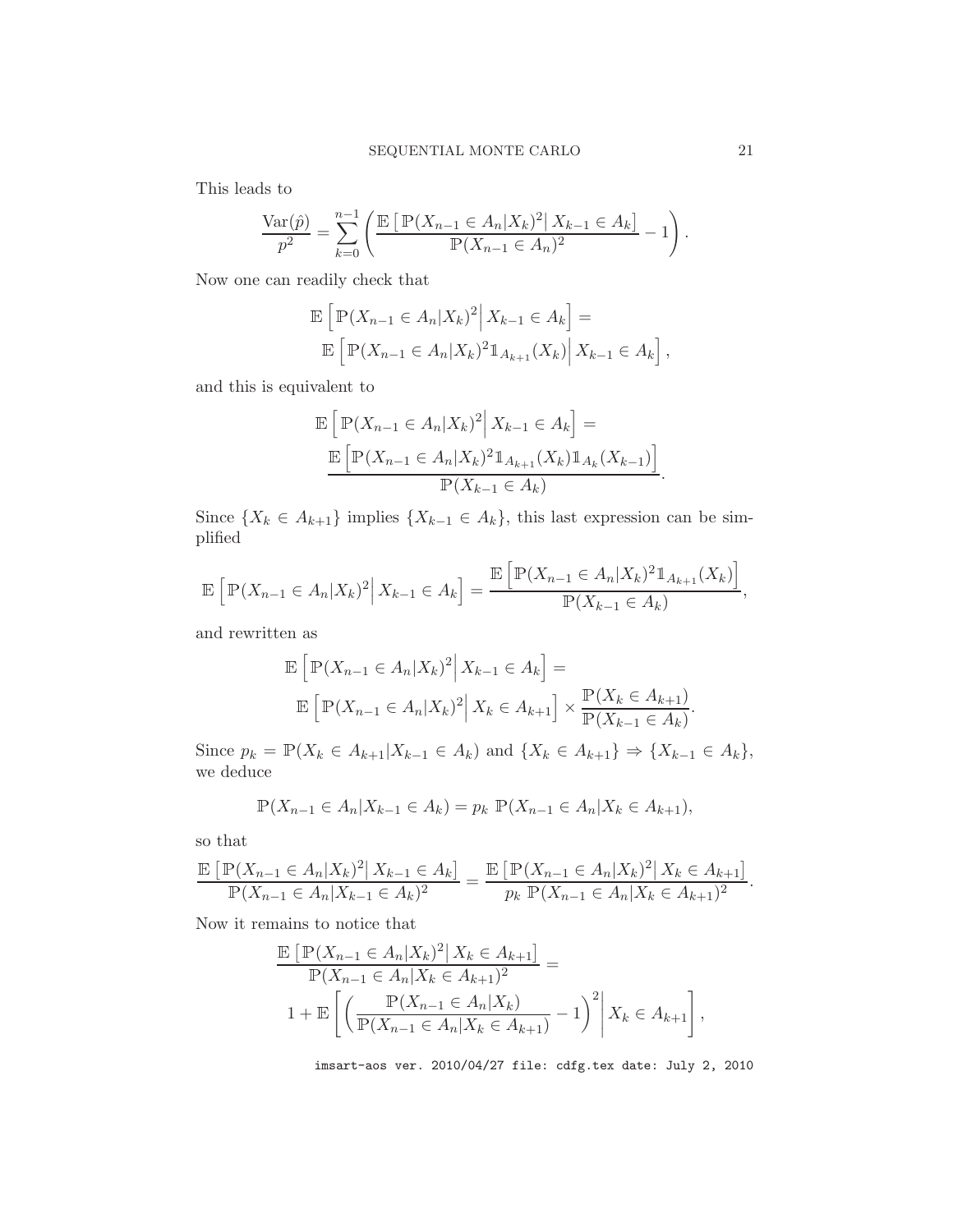so that coming back to  $(A.1)$  gives the desired result

$$
\frac{\text{Var}(\hat{p})}{p^2} = \sum_{k=0}^{n-1} \frac{1-p_k}{p_k} + \sum_{\substack{n=1 \ k \equiv 0}}^{n-1} \frac{1}{p_k} \mathbb{E}\left[\left(\frac{\mathbb{P}(X_{n-1} \in A_n | X_k)}{\mathbb{P}(X_{n-1} \in A_n | X_{k-1} \in A_k)} - 1\right)^2 \middle| X_{k-1} \in A_k\right].
$$

A.4. Proof of Theorem [3.1.](#page-10-0) In order to simplify the writings, we will suppose that  $p_0N$  is an integer. Then, for all real numbers L and L' such that  $L < L'$ , let us denote

$$
F(L, L') = \mathbb{P}(\Phi(X) \le L' | \Phi(X) > L) = \frac{F(L') - F(L)}{1 - F(L)},
$$

with the convention that  $F(L, L') = 0$  if  $F(L) = 1$ .

We first notice the following crucial point: given  $\hat{L}_k$ , the random vectors  $\xi_k^j$  $_{k}^{j},$ for  $j \in \{1, \ldots, N\}$ , are i.i.d., and thus so are the random variables  $\Phi(\xi_k^j)$  $\binom{j}{k}$ . Since F is continuous, given  $\hat{L}_k$ , the random variable  $F(\hat{L}_k, \hat{L}_{k+1})$  has the same distribution as the random variable  $U_{((1-p_0)N)}$ , where  $(U_i)_{1 \leq i \leq N}$  is a triangular array of identically distributed random variables with uniform law on [0, 1] and row-wise independent, and for all  $N \geq 1$ 

$$
U_{(1)} \leq U_{(2)} \leq \ldots \leq U_{(N)}.
$$

Let us denote  $G_N$  the empirical cdf of  $(U_i)_{1\leq i\leq N}$  and  $G(x) = x$  the cdf of the uniform law on [0, 1]. Then from the basic identities  $||G_N - G||_{\infty} =$  $||G_N^{-1} - G||_{\infty}$  and  $U_{((1-p_0)N)} = G_N^{-1}(1-p_0)$ , we can deduce that

$$
|U_{((1-p_0)N)} - (1-p_0)| \leq ||G_N - G||_{\infty}.
$$

Using Dvoretzky-Kiefer-Wolfowitz (DKW) inequality (see for example [\[27](#page-30-16)]), we have then for all  $\varepsilon > 0$ 

$$
\mathbb{P}(\|G_N - G\|_{\infty} > \varepsilon) \le 2\exp(-2N\varepsilon^2),
$$

hence

$$
\mathbb{P}(|F(\hat{L}_k, \hat{L}_{k+1}) - (1 - p_0)| > \varepsilon) = \mathbb{P}(|U_{((1 - p_0)N)} - (1 - p_0)| > \varepsilon)
$$
  

$$
\leq 2 \exp(-2N\varepsilon^2)
$$

Using Borel-Cantelli lemma, we conclude that

<span id="page-22-0"></span>(A.2) 
$$
F(\hat{L}_k, \hat{L}_{k+1}) \xrightarrow[N \to \infty]{a.s.} 1 - p_0.
$$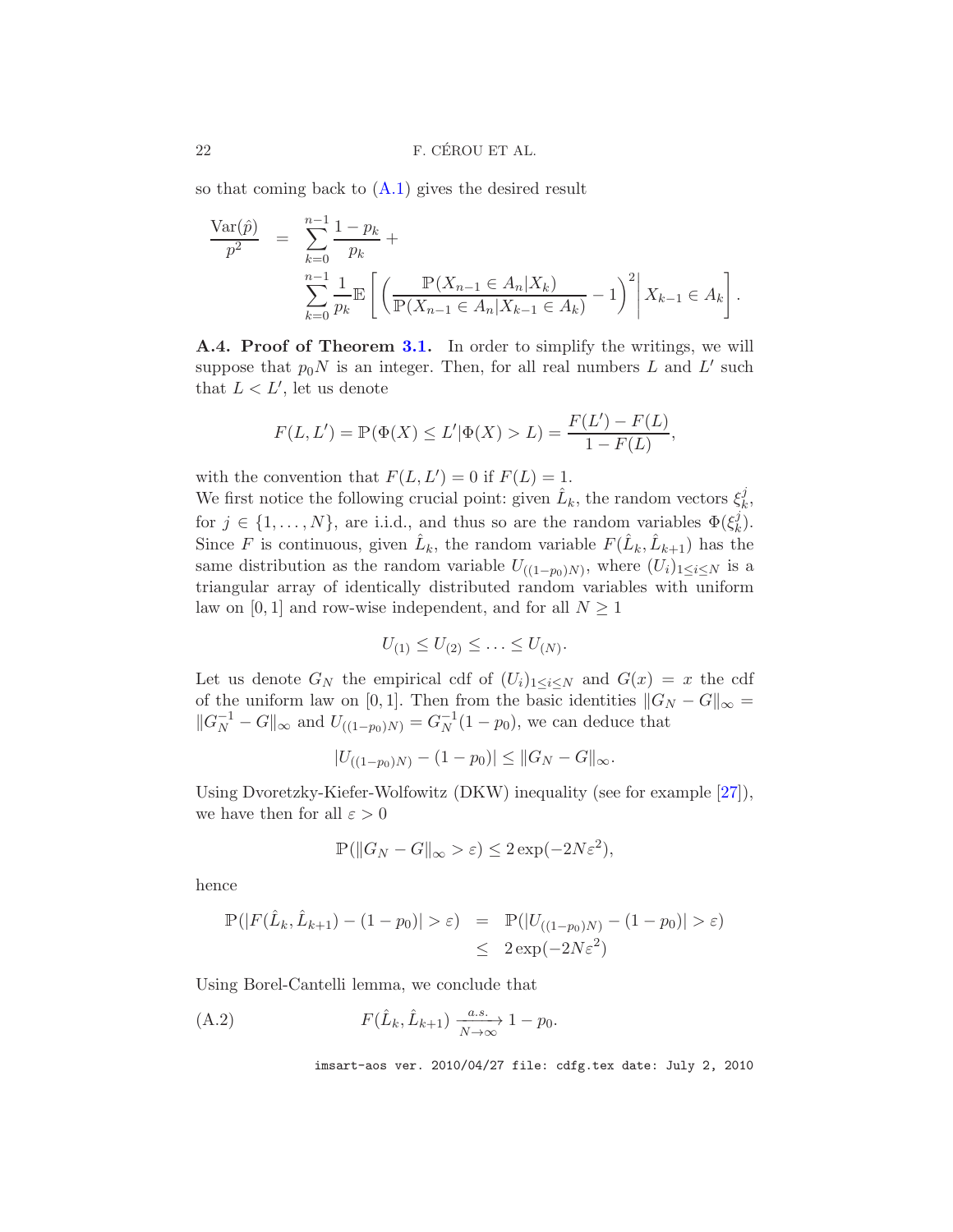From the theory of order statistics (see for example [\[1\]](#page-29-9), Theorem 8.5.1, p. 223), we also deduce the convergence in distribution

(A.3) 
$$
\sqrt{N}(1 - F(\hat{L}_k, \hat{L}_{k+1}) - p_0) \xrightarrow[N \to \infty]{\mathcal{D}} \mathcal{N}(0, p_0(1 - p_0)).
$$

To prove the result of Theorem [3.1,](#page-10-0) we proceed by induction, assuming that:

<span id="page-23-1"></span>
$$
\sqrt{N} \left( \prod_{m=1}^k (1 - F(\hat{L}_{m-1}, \hat{L}_m)) - p_0^k \right) \xrightarrow[N \to \infty]{\mathcal{D}} \mathcal{N}(0, \sigma_k^2).
$$

For the next step, we use the decomposition

<span id="page-23-0"></span>
$$
\sqrt{N} \left( \prod_{m=1}^{k+1} (1 - F(\hat{L}_{m-1}, \hat{L}_m)) - p_0^{k+1} \right)
$$
  
\n
$$
\pm A.4 \sqrt{N} \left( \prod_{m=1}^{k} (1 - F(\hat{L}_{m-1}, \hat{L}_m)) - p_0^k \right) (1 - F(\hat{L}_k, \hat{L}_{k+1}) - p_0)
$$
  
\n
$$
+ p_0 \sqrt{N} \left( \prod_{m=1}^{k} (1 - F(\hat{L}_{m-1}, \hat{L}_m)) - p_0^k \right) + p_0^k \sqrt{N} (1 - F(\hat{L}_k, \hat{L}_{k+1}) - p_0).
$$

The almost sure convergence of equation  $(A.2)$  and the induction hypothesis ensure that the first term converges in probability to  $0$  when  $N$  goes to infinity. To prove the convergence in distribution of the other terms of  $(A.4)$ , let us introduce the characteristic function

$$
\phi_N(t) = \mathbb{E}\left[\exp\left(it\left(p_0\sqrt{N}\left(\prod_{m=1}^k(1-F(\hat{L}_{m-1},\hat{L}_m)) - p_0^k\right) + p_0^k\sqrt{N}(1-F(\hat{L}_k,\hat{L}_{k+1}) - p_0)\right)\right].\right]
$$

Conditioning with respect to  $\hat{L}_1, \ldots, \hat{L}_k$  gives

$$
\phi_N(t) = \mathbb{E}\left[\exp\left(it\left(p_0\sqrt{N}\left(\prod_{m=1}^k(1-F(\hat{L}_{m-1},\hat{L}_m)) - p_0^k\right)\right)\right)\right]
$$

$$
\times \mathbb{E}\left[\exp\left(it\left(p_0^k\sqrt{N}(1-F(\hat{L}_k,\hat{L}_{k+1}) - p_0)\right)|\hat{L}_1,\ldots,\hat{L}_k\right]\right].
$$

Thanks to the strong Markov property of the  $\hat{L}_k$ 's, this can be reduced to

$$
\phi_N(t) = \mathbb{E}\left[\exp\left(it\left(+p_0\sqrt{N}\left(\prod_{m=1}^k(1-F(\hat{L}_{m-1},\hat{L}_m)) - p_0^k\right)\right)\right)\right]
$$

$$
\times \mathbb{E}\left[\exp\left(it\left(p_0^k\sqrt{N}(1-F(\hat{L}_k,\hat{L}_{k+1}) - p_0)\right)|\hat{L}_k\right]\right],
$$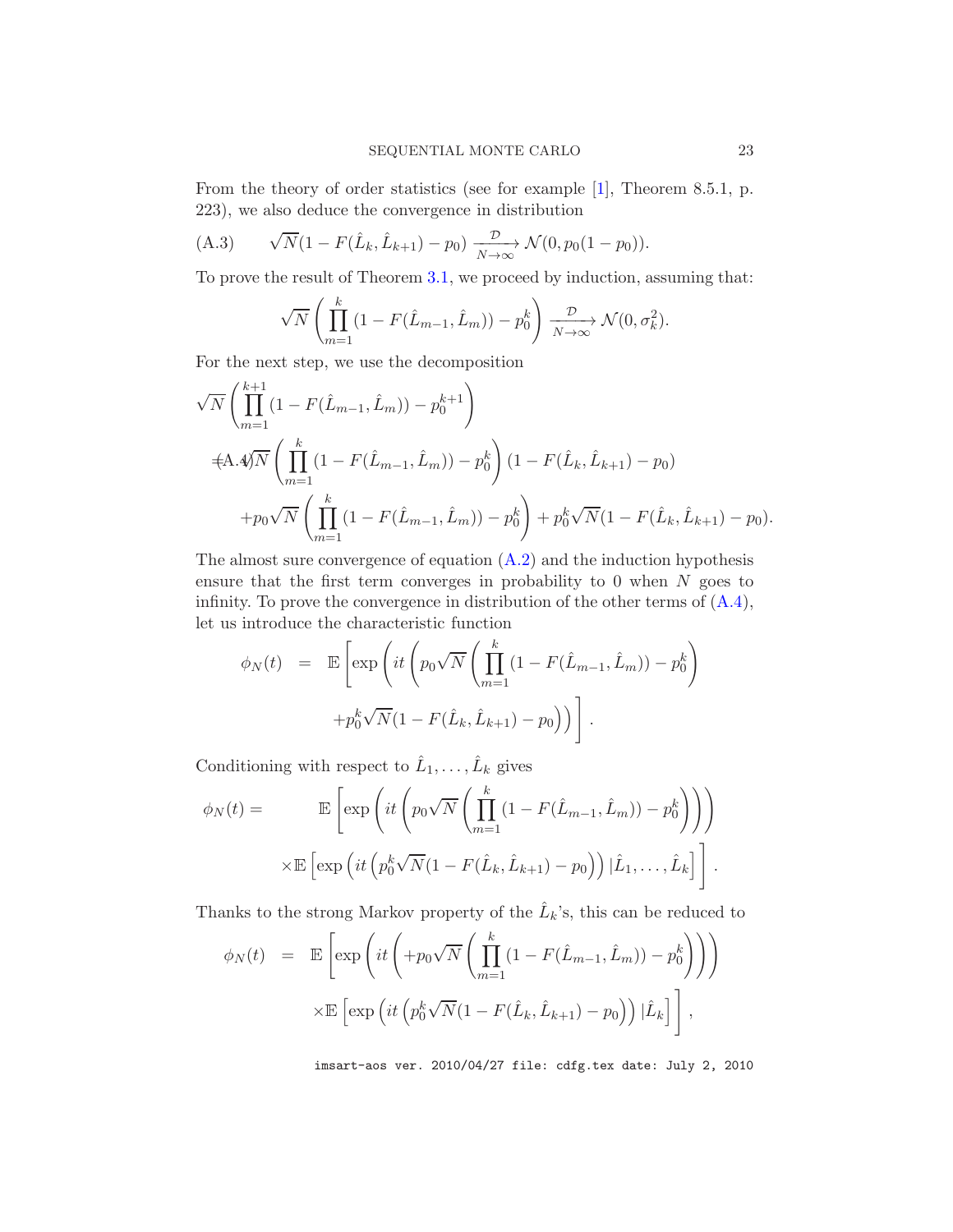and we can remark that

$$
\mathbb{E}\left[\exp\left(it\left(p_0^k\sqrt{N}(1-F(\hat{L}_k,\hat{L}_{k+1})-p_0\right)\right)|\hat{L}_k\right]
$$
  
= 
$$
\mathbb{E}\left[\exp\left(it\left(p_0^k\sqrt{N}(1-U_{((1-p_0)N)}-p_0\right)\right)\right],
$$

where  $U_{((1-p_0)N)}$  is independent of  $\hat{L}_1, \ldots, \hat{L}_k$ . This leads to

$$
\phi_N(t) = \mathbb{E}\left[\exp\left(it\left(+p_0\sqrt{N}\left(\prod_{m=1}^k(1-F(\hat{L}_{m-1},\hat{L}_m)) - p_0^k\right)\right)\right)\right] \times \mathbb{E}\left[\exp\left(it\left(p_0^k\sqrt{N}(1-U_{((1-p_0)N)} - p_0)\right)\right)\right].
$$

Thanks to the induction hypothesis and to equation  $(A.3)$ , it comes

$$
p_0 \sqrt{N} \left( \prod_{m=1}^k (1 - F(\hat{L}_{m-1}, \hat{L}_m)) - p_0^k \right) + p_0^k \sqrt{N} \left( 1 - F(\hat{L}_k, \hat{L}_{k+1}) - p_0 \right) - \frac{p_0}{N \to \infty} \mathcal{N} \left( 0, p_0^2 \sigma_k^2 + p_0^{2k+1} (1 - p_0) \right).
$$

Putting all pieces together gives finally

<span id="page-24-0"></span>
$$
(A.5) \quad \sqrt{N} \left( \prod_{m=1}^{k+1} (1 - F(\hat{L}_{m-1}, \hat{L}_m)) - p_0^{k+1} \right) \xrightarrow[N \to \infty]{\mathcal{D}} \mathcal{N}(0, \sigma_{k+1}^2)
$$

with  $\sigma_{k+1}^2 = p_0^2 \sigma_k^2 + p_0^{2k+1} (1 - p_0)$ . From this recursion we deduce that for all  $k \geq 1$ 

<span id="page-24-1"></span>
$$
\sigma_k^2 = k p_0^{2k-1} (1 - p_0).
$$

It remains to deal with the last step. For the sake of simplicity, we suppose that  $\log p / \log p_0$  is not an integer. Let us first consider an alternative algorithm defined as follows: we run algorithm 2 with the deterministic number of steps  $n_0$  and denote  $\hat{p}_d = \hat{r}_d p_0^{n_0}$  the corresponding estimator, where

(A.6) 
$$
\hat{r}_d = \frac{1}{N} \sum_{j=1}^N \mathbb{1}_{\{\Phi(\xi_{n_0}^j) \ge L\}}.
$$

In this expression, knowing  $\hat{L}_{n_0}$ , the random variables  $(\mathbb{1}_{\{\Phi(\xi_{n_0}^j) \ge L\}})_{1 \le j \le N}$ are i.i.d. Bernoulli trials with parameter

$$
r = \mathbb{P}\left(\mathbb{1}_{\{\Phi(\xi_{n_0}^j) \ge L\}} = 1 \middle| \hat{L}_{n_0}\right) = 1 - F(\hat{L}_{n_0}, L) = \frac{p}{1 - F(\hat{L}_{n_0})} = \frac{r_0 p_0^{n_0}}{1 - F(\hat{L}_{n_0})}.
$$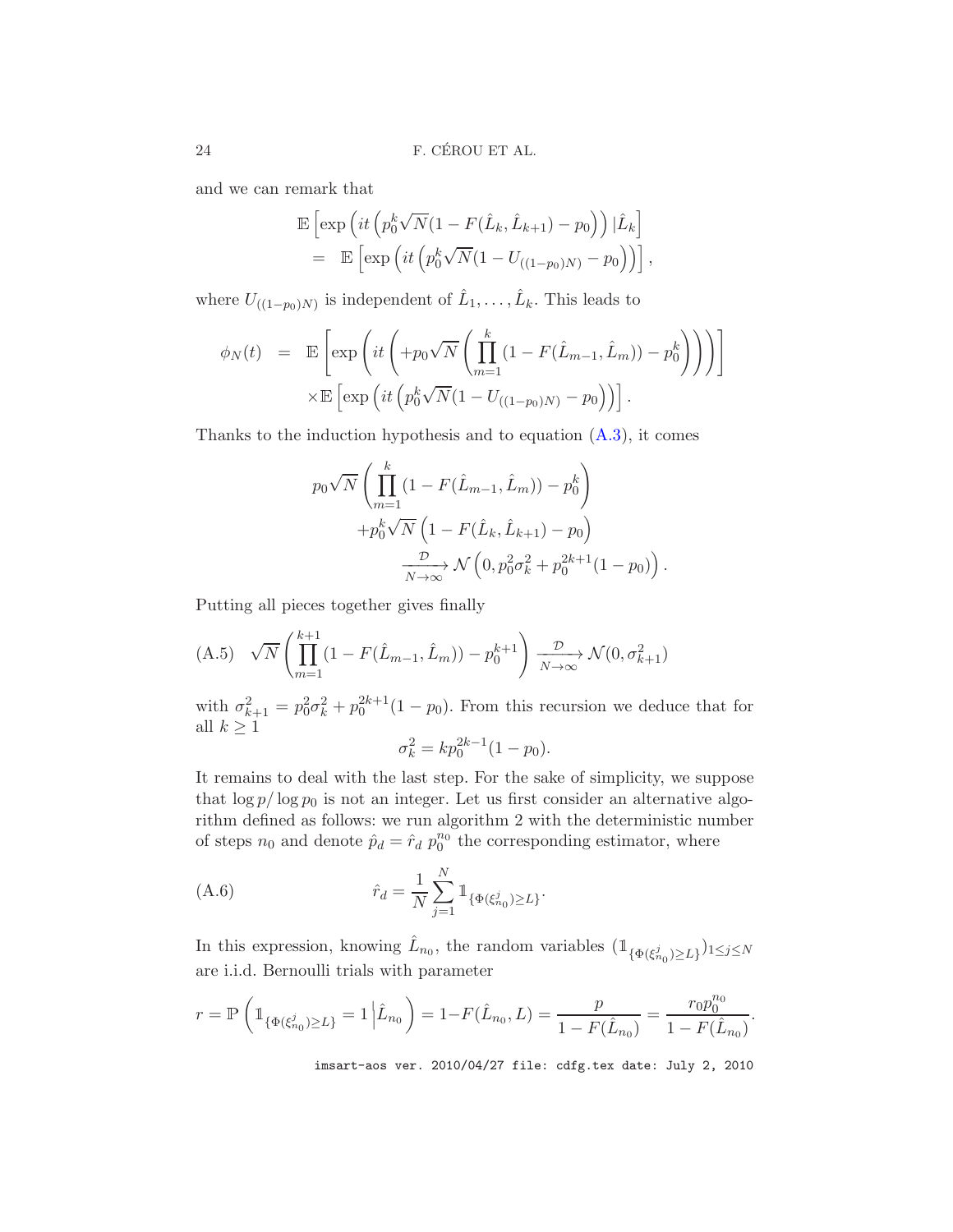Then we can write

$$
\sqrt{N}(r_0 - r) = \sqrt{N} \left( 1 - F(\hat{L}_{n_0}) - p_0^{n_0} \right) \frac{r_0}{1 - F(\hat{L}_{n_0})}.
$$

Now we use the almost sure convergence

$$
1 - F(\hat{L}_{n_0}) \xrightarrow[N \to \infty]{a.s.} p_0^{n_0},
$$

and the convergence in distribution from equation [\(A.5\)](#page-24-0)

$$
\sqrt{N}\left(1 - F(\hat{L}_{n_0}) - p_0^{n_0}\right) \xrightarrow[N \to \infty]{\mathcal{D}} \mathcal{N}(0, \sigma_{n_0}^2),
$$

to conclude that

$$
\sqrt{N}(r_0 - r) \xrightarrow[N \to \infty]{\mathcal{D}} \mathcal{N}\left(0, n_0 \frac{1 - p_0}{p_0} r_0^2\right).
$$

From this we deduce that

$$
\sqrt{N}(r_0 - \hat{r}_d) \xrightarrow[N \to \infty]{\mathcal{D}} \mathcal{N}\left(0, n_0 \frac{1 - p_0}{p_0} r_0^2 + \frac{1 - r_0}{r_0}\right).
$$

Since  $\hat{p}_d = \hat{r}_d p_0^{n_0}$ , it comes

$$
\sqrt{N}(\hat{p}_d - p) \xrightarrow[N \to \infty]{\mathcal{D}} \mathcal{N}\left(0, p^2 \left(n_0 \frac{1 - p_0}{p_0} + \frac{1 - r_0}{r_0}\right)\right).
$$

Coming back to the "true" estimator  $\hat{p}$ , we have

$$
\sqrt{N}(\hat{p} - p) = \sqrt{N}(\hat{p} - p) \mathbb{1}_{\hat{n}_0 = n_0} + \sqrt{N}(\hat{p} - p) \mathbb{1}_{\hat{n}_0 \neq n_0},
$$

but one can readily see that  $\hat{p}\mathbb{1}_{\hat{n}_0=n_0}=\hat{p}_d\mathbb{1}_{\hat{n}_0=n_0}$  almost surely, so that

$$
\sqrt{N}(\hat{p}-p) = \sqrt{N}(\hat{p}_d-p) + \sqrt{N}(\hat{p}-\hat{p}_d) \mathbb{1}_{\hat{n}_0 \neq n_0},
$$

and the proof of Theorem [3.1](#page-10-0) will be complete if we show that

$$
\sqrt{N}(\hat{p}-\hat{p}_d) \mathbb{1}_{\hat{n}_0 \neq n_0} \xrightarrow[N \to \infty]{\mathbb{P}} 0.
$$

In this aim, let us first remark that for all  $\varepsilon > 0$ 

$$
\mathbb{P}(|\sqrt{N}(p-\hat{p})1\!\!1_{\hat{n}_0\neq n_0}|>\varepsilon)\leq \mathbb{P}(\hat{n}_0\neq n_0),
$$

then the following lemma allows us to conclude.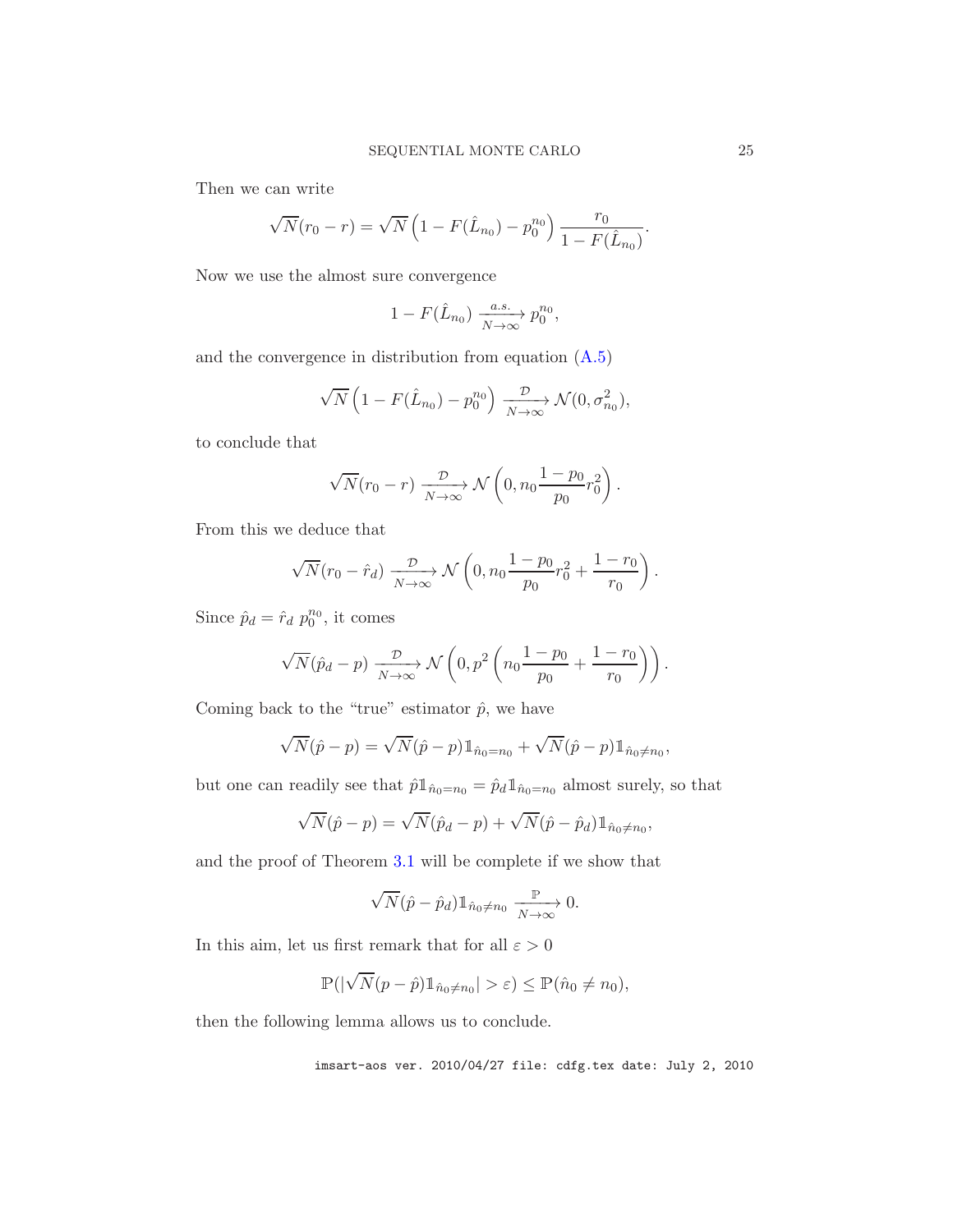<span id="page-26-0"></span>LEMMA 1. *Denoting*  $c = \min \left( p_0 - p^{\frac{1}{n_0}}, p^{\frac{1}{n_0+1}} - p_0 \right)$ , we have  $\mathbb{P}(\hat{n}_0 \neq n_0) \leq 2(n_0 + 1)e^{-2Nc^2}.$ 

*As a consequence*

$$
\hat{n}_0 \xrightarrow[N \to \infty]{a.s.} n_0.
$$

**Proof.** Let us denote  $B = \{\hat{n}_0 = n_0\}$  the event for which the algorithm stops after the correct number of steps. The following equalities are straightforward:

$$
B = \left\{ \hat{L}_{n_0} \le L < \hat{L}_{n_0+1} \right\}
$$
\n
$$
= \left\{ 1 - F(\hat{L}_{n_0+1}) < 1 - F(L) \le 1 - F(\hat{L}_{n_0}) \right\}
$$
\n
$$
= \left\{ \prod_{m=1}^{n_0+1} (1 - F(\hat{L}_{m-1}, \hat{L}_m)) < p \le \prod_{m=1}^{n_0} (1 - F(\hat{L}_{m-1}, \hat{L}_m)) \right\}.
$$

For all  $m = 1, \ldots, n_0 + 1$ , if we denote

$$
B_m = \left\{ p^{\frac{1}{n_0}} - p_0 < 1 - p_0 - F(\hat{L}_{m-1}, \hat{L}_m) < p^{\frac{1}{n_0 + 1}} - p_0 \right\},
$$

we have

$$
\mathbb{P}(B) \geq \mathbb{P}(B_1 \cap \dots \cap B_{n_0+1})
$$
  
\n
$$
\geq 1 - \sum_{m=1}^{n_0+1} (1 - \mathbb{P}(B_m)).
$$

Denoting  $c = \min \left( p_0 - p^{\frac{1}{n_0}}, p^{\frac{1}{n_0+1}} - p_0 \right)$ , the DKW inequality implies

$$
1 - \mathbb{P}(B_m) \le \mathbb{P}(|1 - p_0 - F(\hat{L}_{m-1}, \hat{L}_m)| > c) \le 2e^{-2Nc^2},
$$

so that the result of Lemma [1](#page-26-0) is proved

$$
\mathbb{P}(B) = \mathbb{P}(\hat{n}_0 = n_0) \ge 1 - 2(n_0 + 1)e^{-2Nc^2}.
$$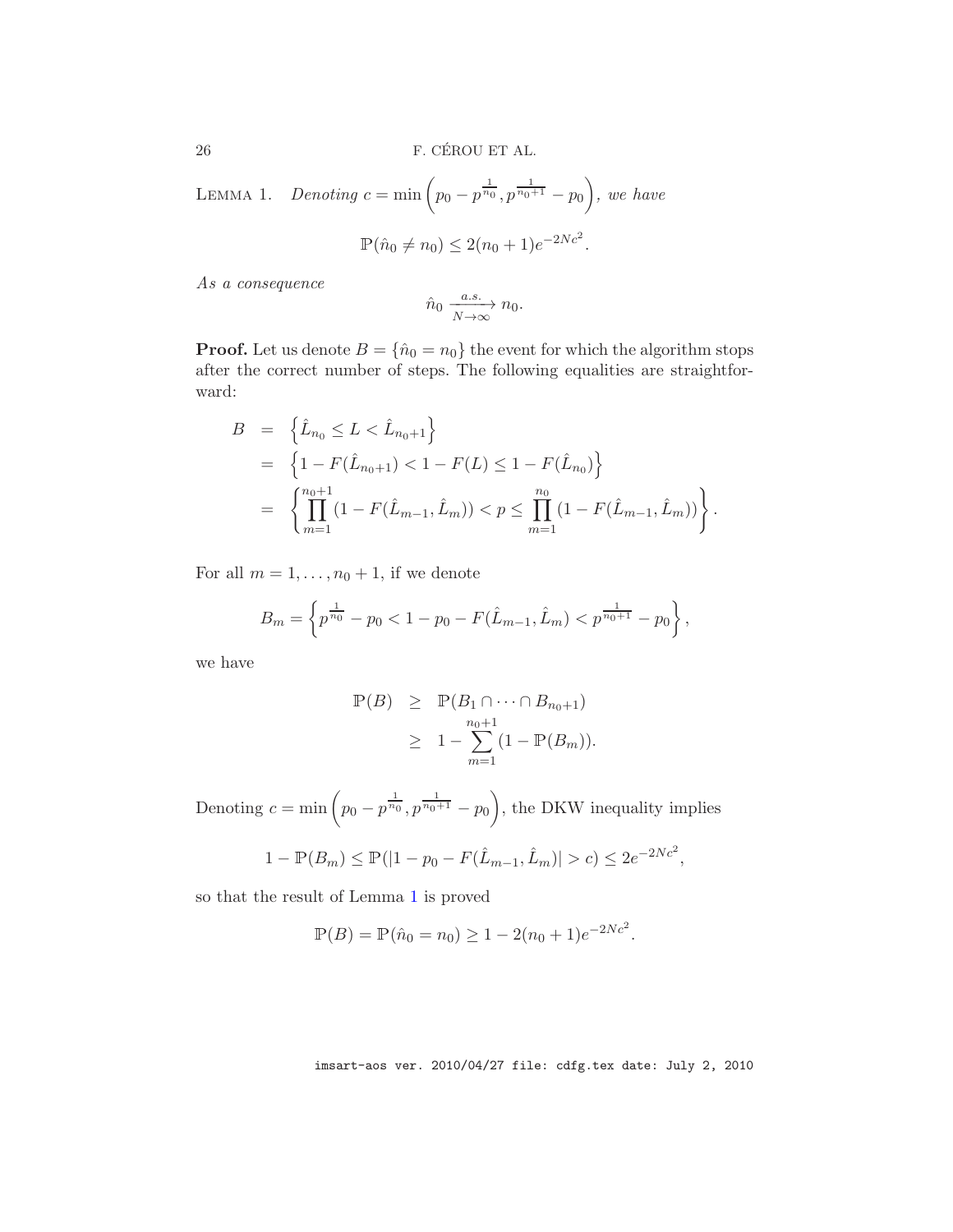A.5. Proof of Proposition [4.](#page-11-1) As for the analysis of the standard deviation, we first notice that

(A.7) 
$$
N(\hat{p} - p) = N(\hat{p}_d - p) + N(\hat{p} - \hat{p}_d) \mathbb{1}_{\hat{n}_0 \neq n_0},
$$

and applying Lemma [1](#page-26-0) yields

<span id="page-27-0"></span>
$$
N \mathbb{E} \left[ \left| \hat{p} - \hat{p}_d \right| \mathbb{1}_{\hat{n}_0 \neq n_0} \right] \le N \mathbb{P}(\hat{n}_0 \neq n_0) \xrightarrow[N \to \infty]{} 0,
$$

so that only the first term of the right-hand-side of equation  $(A.7)$  is worth considering for the convergence of N  $\mathbb{E}[\hat{p} - p]$ . Recall that the estimate is then  $\hat{p}_d = \hat{r}_d p_0^{n_0}$ , where  $\hat{r}_d$  is defined as in equation [\(A.6\)](#page-24-1), so that

$$
\mathbb{E}[\hat{r}_d] = \mathbb{E}\left[\mathbb{E}\left[\hat{r}_d \middle| \hat{L}_{n_0}\right]\right] = \mathbb{E}[r] = \mathbb{E}\left[\frac{p}{1 - F(\hat{L}_{n_0})}\right].
$$

Then the normalized bias is

$$
\frac{\mathbb{E}[\hat{p}] - p}{p} = \mathbb{E}\left[\frac{p_0^{n_0}}{1 - F(\hat{L}_{n_0})}\right] - 1
$$

$$
= \mathbb{E}\left[\frac{F(\hat{L}_{n_0}) - F(L_{n_0})}{1 - F(\hat{L}_{n_0})}\right]
$$

$$
= \mathbb{E}\left[\frac{W}{a - W}\right]
$$

with  $W = F(\hat{L}_{n_0}) - F(L_{n_0}) = F(\hat{L}_{n_0}) - (1 - p_0^{n_0})$ , and  $a = 1 - F(L_{n_0}) = p_0^{n_0}$ . If we remark that

$$
1 - F(\hat{L}_{n_0}) = \prod_{k=0}^{n_0 - 1} \left( 1 - F(\hat{L}_k, \hat{L}_{k+1}) \right)
$$

with the convention  $\hat{L}_0 = -\infty$ , then the result of equation [\(A.2\)](#page-22-0) implies

$$
\frac{W}{a} = \frac{F(\hat{L}_{n_0}) - (1 - p_0^{n_0})}{p_0^{n_0}} \xrightarrow[N \to +\infty]{a.s.} 0.
$$

We may now rewrite

$$
\frac{\mathbb{E}[\hat{p}]-p}{p} = \frac{1}{a}\mathbb{E}\left[W\frac{1}{1-\frac{W}{a}}\right],
$$

and the asymptotic expansion  $(1-x)^{-1} = 1 + x + o(x)$  leads to

<span id="page-27-1"></span>(A.8) 
$$
\frac{\mathbb{E}[\hat{p}] - p}{p} = \frac{1}{a} \mathbb{E}[W] + \frac{1}{a^2} \mathbb{E}[W^2] + \frac{1}{a^2} o(\mathbb{E}[W^2]).
$$

Then we will use the following lemma.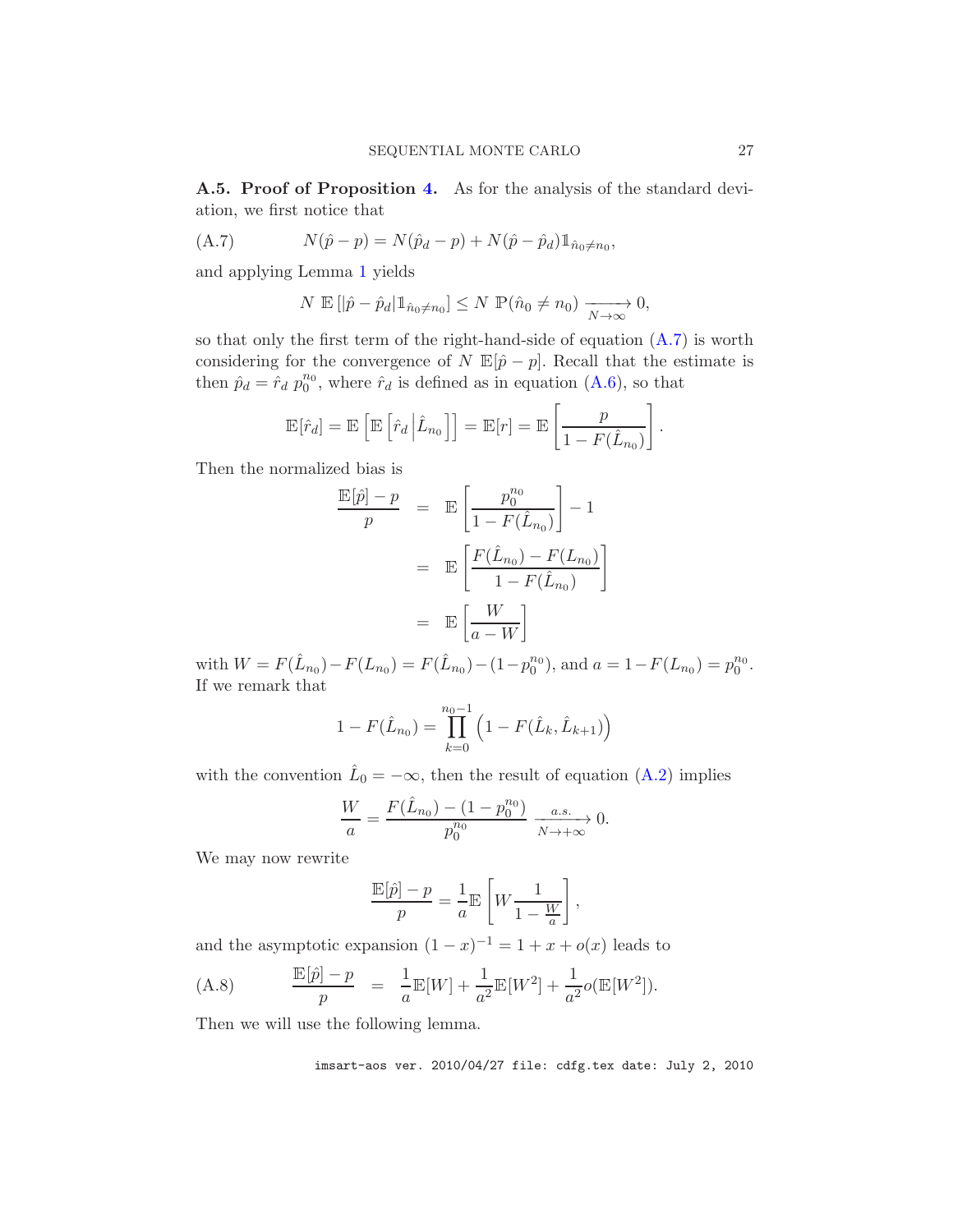<span id="page-28-0"></span>Lemma 2.

$$
\mathbb{E}[W] = \mathbb{E}[F(\hat{L}_{n_0}) - (1 - p_0^{n_0})] = 0
$$

*and*

$$
\mathbb{E}[W^2] = \text{Var}(F(\hat{L}_{n_0}) - F(L_{n_0})) = \frac{n_0}{N} p_0^{2n_0 - 1} (1 - p_0) + o\left(\frac{1}{N}\right).
$$

The proof of this lemma is left to the next subsection. Coming back to  $(A.8)$ , we have obtained

$$
\frac{\mathbb{E}[\hat{p}] - p}{p} = \frac{1}{N} \left( n_0 \frac{1 - p_0}{p_0} \right) + o\left(\frac{1}{N}\right),
$$

which ends the proof of Proposition [4.](#page-11-1)

**A.6. Proof of Lemma [2.](#page-28-0)** First of all, some notation. Let  $(U_i)_{1 \leq i \leq N}$  be an i.i.d. family of random variables uniformly distributed on (0, 1). We denote by  $U_{(i)}$  the *i*th largest sample:  $0 \leq U_{(1)} \leq \cdots \leq U_{(N)} \leq 1$ . For simplicity, we will assume that  $p_0 = \frac{N_0}{N}$  $\frac{N_0}{N}$  for some  $1 \leq N_0 \leq N$ . Then it is well known from the theory of order statistics (see for example *e.g.* [\[1,](#page-29-9) formula (2.2.20) page 14]) that

(A.9) 
$$
\mathbb{E}[U_{(N-N_0)}] = 1 - p_0.
$$

*Expectation of* W*..* We will prove that it is equal to zero by induction on  $n_0$ . For  $n_0 = 1$ ,  $F(\hat{L}_1)$  has the same law as  $U_{(N-N_0)}$ , thus the result is obvious by equation [\(A.9\)](#page-28-1). Now assume that  $\mathbb{E}[F(\hat{L}_{n_0-1})] = 1 - p_0^{n_0-1}$ . From the decomposition

<span id="page-28-1"></span>
$$
\prod_{k=1}^{n_0} (1 - F(\hat{L}_{k-1}, \hat{L}_k)) = 1 - F(\hat{L}_{n_0}),
$$

we deduce

$$
\mathbb{E}[1 - F(\hat{L}_{n_0})] = \mathbb{E}\left[\prod_{k=1}^{n_0} (1 - F(\hat{L}_{k-1}, \hat{L}_k))\right]
$$
  
=  $\mathbb{E}\left[\mathbb{E}[1 - F(\hat{L}_{n_0-1}, \hat{L}_{n_0})|\hat{L}_{n_0-1}]\prod_{k=1}^{n_0-1} (1 - F(\hat{L}_{k-1}, \hat{L}_k))\right].$ 

Since

$$
\mathbb{E}[1 - F(\hat{L}_{n_0-1}, \hat{L}_{n_0}) | \hat{L}_{n_0-1}] = \mathbb{E}[1 - U_{(N-N_0)}] = p_0,
$$

the induction property for  $n_0 - 1$  implies

$$
\mathbb{E}[1 - F(\hat{L}_{n_0})] = p_0 \mathbb{E}\left[\prod_{k=1}^{n_0 - 1} (1 - F(\hat{L}_{k-1}, \hat{L}_k))\right] = p_0^{n_0},
$$

which proves that  $W$  has zero mean.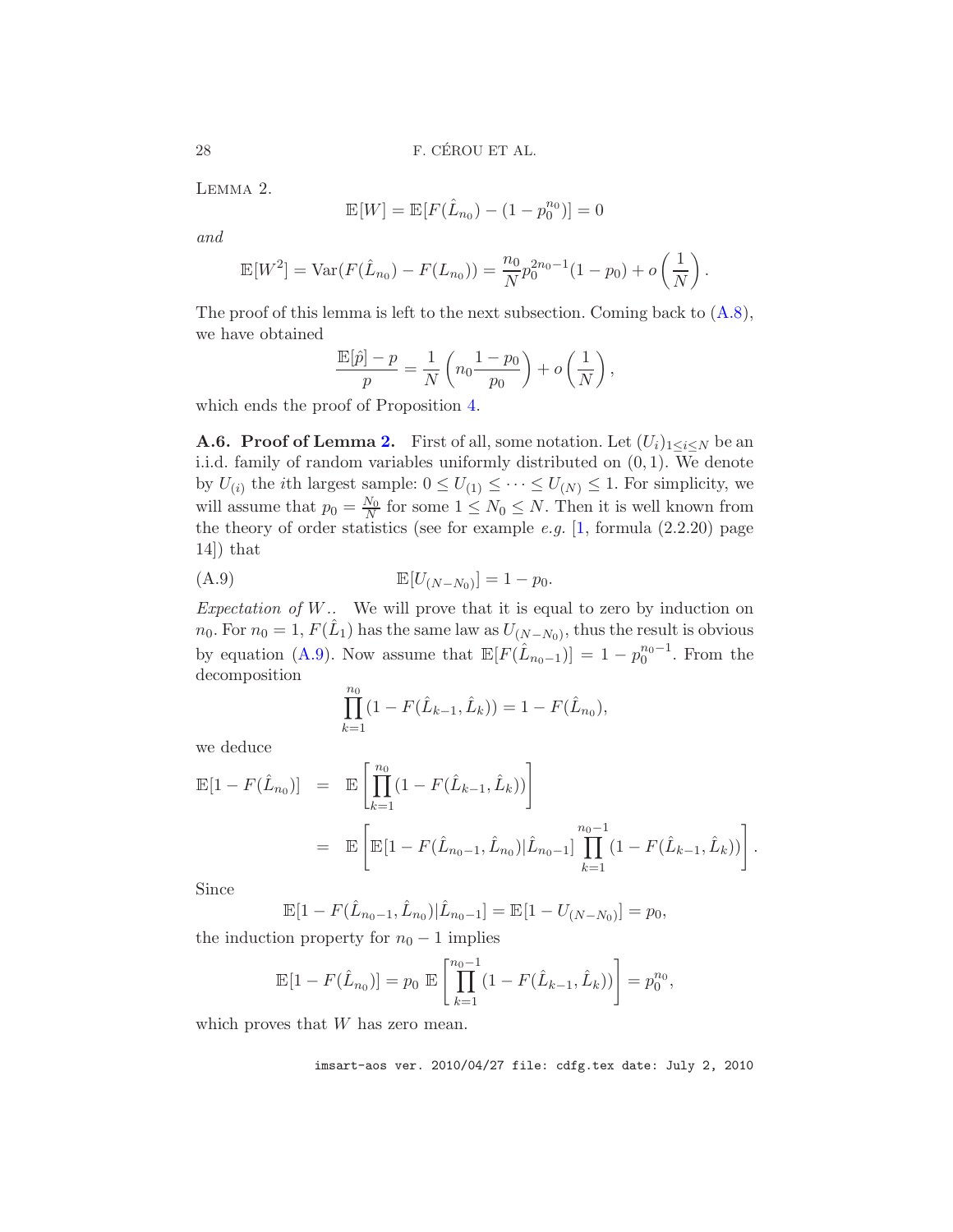*Variance of* W*..* From the proof of Theorem [3.1,](#page-10-0) we know that

$$
\sqrt{N}\left(\prod_{k=1}^{n_0} (1 - F(\hat{L}_{k-1}, \hat{L}_k)) - p_0^{n_0}\right) \xrightarrow[N \to +\infty]{\mathcal{D}} \mathcal{N}(0, \sigma_{n_0}^2),
$$

where  $\sigma_{n_0}^2 = n_0(1-p_0)p_0^{2n_0-1}$ . So we have

$$
\sqrt{N}\left(1 - F(\hat{L}_{n_0}) - p_0^{n_0}\right) \xrightarrow[N \to +\infty]{\mathcal{D}} \mathcal{N}(0, \sigma_{n_0}^2),
$$

and by symmetry,

$$
\sqrt{N}(F(\hat{L}_{n_0}) - F(L_{n_0})) \xrightarrow[N \to +\infty]{\mathcal{D}} \mathcal{N}(0, \sigma_{n_0}^2).
$$

It means that

$$
Var(F(\hat{L}_{n_0}) - F(L_{n_0})) = \frac{1}{N}\sigma_{n_0}^2 + o\left(\frac{1}{N}\right),\,
$$

which concludes the proof of Lemma [2.](#page-28-0)

### REFERENCES

- <span id="page-29-9"></span>[1] Arnold, B. C., Balakrishnan, N. and Nagaraja, H. N. (1992). *A first course in order statistics*. *Wiley Series in Probability and Mathematical Statistics: Probability and Mathematical Statistics*. John Wiley & Sons Inc., New York. A Wiley-Interscience Publication. [MR1178934 \(94a:62076\)](http://www.ams.org/mathscinet-getitem?mr=MR1178934)
- <span id="page-29-8"></span>[2] Barg, A., Blakley, G. R. and Kabatiansky, G. A. (2003). Digital fingerprinting codes: problem statements, constructions, identification of traitors. *IEEE Trans. on Signal Processing* 51 960-980.
- <span id="page-29-5"></span>[3] Botev, Z. I. and Kroese, D. P. (2008). An Efficient Algorithm for Rare-event Probability Estimation, Combinatorial Optimization, and Counting. *Methodology and Computing in Applied Probability* 10 471-505.
- <span id="page-29-0"></span>[4] Bucklew, J. A. (2004). *Introduction to rare event simulation*. *Springer Series in Statistics*. Springer-Verlag, New York. [MR2045385 \(2005e:62001\)](http://www.ams.org/mathscinet-getitem?mr=MR2045385)
- <span id="page-29-6"></span>[5] CÉROU, F., DEL MORAL, P. and GUYADER, A. (2010). A non asymptotic variance theorem for unnormalized Feynman-Kac particle models. *Annales de l'IHP (to appear)*.
- <span id="page-29-2"></span>[6] CÉROU, F., DEL MORAL, P., LE GLAND, F. and LEZAUD, P. (2006). Genetic Genealogical Models in Rare Event Analysis. *Latin American Journal of Probability and Mathematical Statistics* 1.
- <span id="page-29-3"></span>[7] CÉROU, F. and GUYADER, A. (2007). Adaptive multilevel splitting for rare event analysis. *Stoch. Anal. Appl.* 25 417–443. [MR2303095](http://www.ams.org/mathscinet-getitem?mr=MR2303095)
- <span id="page-29-7"></span>[8] Copy Protection Technical Working Group, www.cptwg.org.
- <span id="page-29-1"></span>[9] Del Moral, P. (2004). *Feynman-Kac formulae, Genealogical and interacting particle systems with applications*. *Probability and its Applications*. Springer-Verlag, New York. [MR2044973 \(2005f:60003\)](http://www.ams.org/mathscinet-getitem?mr=MR2044973)
- <span id="page-29-4"></span>[10] DEL MORAL, P., DOUCET, A. and JASRA, A. (2006). Sequential Monte Carlo samplers. *J. R. Stat. Soc. Ser. B Stat. Methodol.* 68 411–436. [MR2278333](http://www.ams.org/mathscinet-getitem?mr=MR2278333)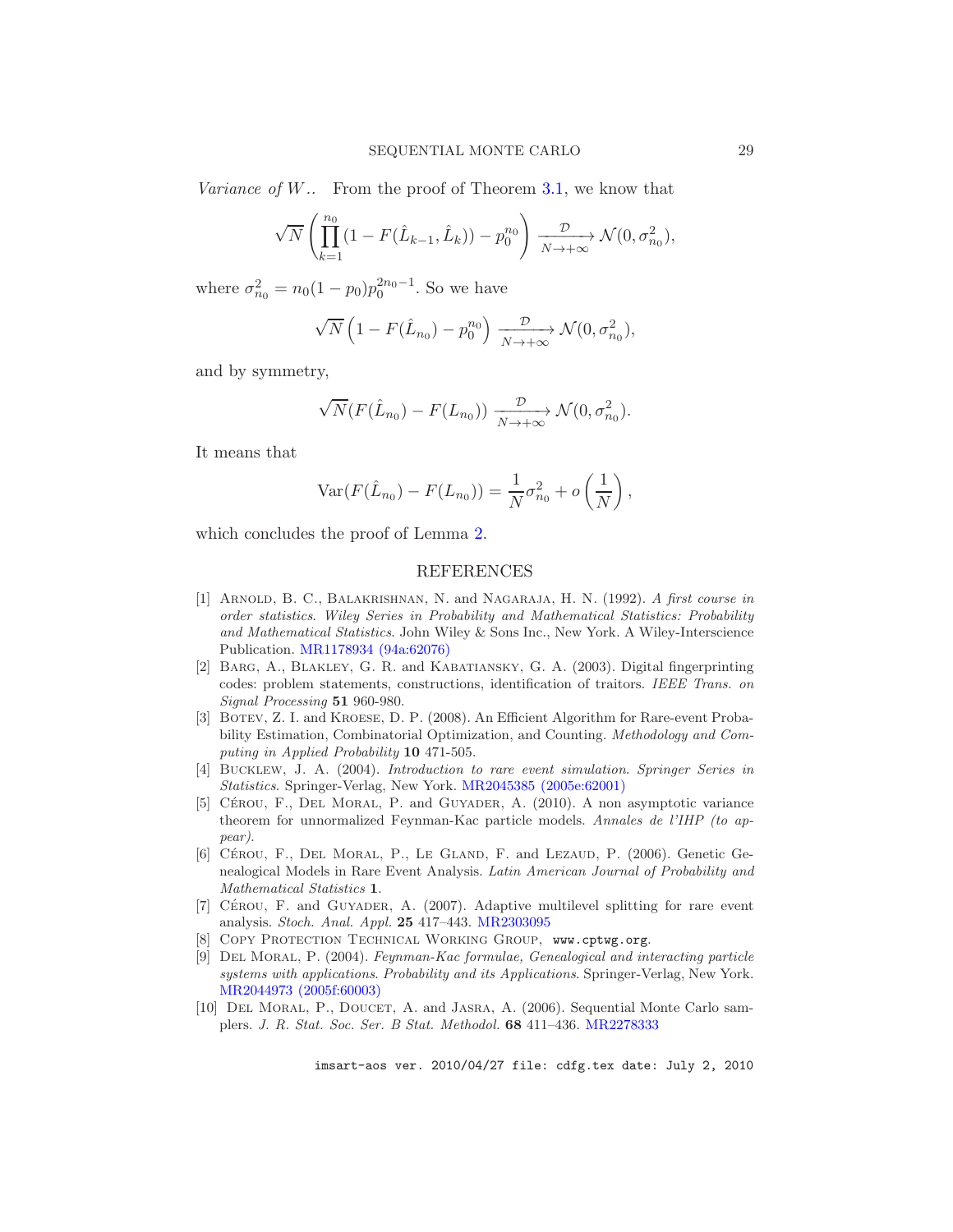#### 30 F. CÉROU ET AL.

- <span id="page-30-3"></span>[11] Del Moral, P. and Lezaud, P. (2006). Branching and interacting particle interpretation of rare event probabilities. In *Stochastic Hybrid Systems : Theory and Safety Critical Applications*, (H. Blom and J. Lygeros, eds.). *Lecture Notes in Control and Information Sciences* 337 277–323. Springer–Verlag, Berlin.
- <span id="page-30-7"></span>[12] Doucet, A., de Freitas, N. and Gordon, N., eds. (2001). *Sequential Monte Carlo Methods in Practice*. *Statistics for Engineering and Information Science*. Springer– Verlag, New York.
- <span id="page-30-5"></span>[13] Garvels, M. J. J. (2000). The splitting method in rare event simulation Thesis, University of Twente, Twente.
- <span id="page-30-2"></span>[14] GLASSERMAN, P., HEIDELBERGER, P., SHAHABUDDIN, P. and ZAJIC, T. (1999). Multilevel splitting for estimating rare event probabilities. *Oper. Res.* 47 585–600. [MR1710951 \(2000e:60162\)](http://www.ams.org/mathscinet-getitem?mr=MR1710951)
- <span id="page-30-11"></span>[15] Hastings, W. K. (1970). Monte Carlo sampling methods using Markov chains and their applications. *Biometrika* 57 97–109.
- <span id="page-30-4"></span>[16] Johansen, A. M., Del Moral, P. and Doucet, A. (2006). Sequential Monte Carlo samplers for rare events. In *Proceedings of the 6th International Workshop on Rare Event Estimation* 256–267.
- <span id="page-30-0"></span>[17] Kahn, H. and Harris, T. E. (1951). Estimation of particle transmission by random sampling. *National Bureau of Standards Appl. Math. Series* 12 27-30.
- <span id="page-30-8"></span>[18] Lagnoux, A. (2006). Rare event simulation. *Probability in the Engineering and Informational Sciences* 20 45–66. [MR2187629](http://www.ams.org/mathscinet-getitem?mr=MR2187629)
- <span id="page-30-9"></span>[19] LE GLAND, F. and OUDJANE, N. (2006). A sequential algorithm that keeps the particle system alive. In *Stochastic Hybrid Systems : Theory and Safety Critical Applications*, (H. Blom and J. Lygeros, eds.). *Lecture Notes in Control and Information Sciences* 337 351–389. Springer–Verlag, Berlin.
- <span id="page-30-14"></span>[20] Merhav, N. and Sabbag, E. (2008). Optimal watermarking embedding and detection strategies under limited detection resources. *IEEE Trans. on Inf. Theory* 54 255-274.
- <span id="page-30-10"></span>[21] Metropolis, N., Rosenbluth, A. W., Rosenbluth, M. N., Teller, A. H. and Teller, E. (1953). Equation of State Calculations by Fast Computing Machines. *The Journal of Chemical Physics* 21 1087–1092.
- <span id="page-30-12"></span>[22] Meyn, S. P. and Tweedie, R. L. (1993). *Markov chains and stochastic stability*. *Communications and Control Engineering Series*. Springer-Verlag London Ltd., London. [MR1287609 \(95j:60103\)](http://www.ams.org/mathscinet-getitem?mr=MR1287609)
- <span id="page-30-1"></span>[23] Rosenbluth, M. N. and Rosenbluth, A. W. (1955). Monte Carlo Calculation of the Average Extension of Molecular Chains. *Journal of Chemical Physics* 23.
- <span id="page-30-6"></span>[24] Rubinstein, R. (2008). The Gibbs Cloner for Combinatorial Optimization, Counting and Sampling. *Methodology and Computing in Applied Probability*.
- <span id="page-30-15"></span>[25] Tardos, G. (2003). Optimal probabilistic fingerprint codes. In *Proc. of the 35th annual ACM symposium on theory of computing* 116-125. ACM, San Diego.
- <span id="page-30-13"></span>[26] Tierney, L. (1994). Markov chains for exploring posterior distributions. *Ann. Statist.* 22 1701–1762. With discussion and a rejoinder by the author. [MR1329166 \(96m:60150\)](http://www.ams.org/mathscinet-getitem?mr=MR1329166)
- <span id="page-30-16"></span>[27] van der Vaart, A. W. (1998). *Asymptotic statistics*. *Cambridge Series in Statistical and Probabilistic Mathematics*. Cambridge University Press, Cambridge. [MR1652247 \(2000c:62003\)](http://www.ams.org/mathscinet-getitem?mr=MR1652247)